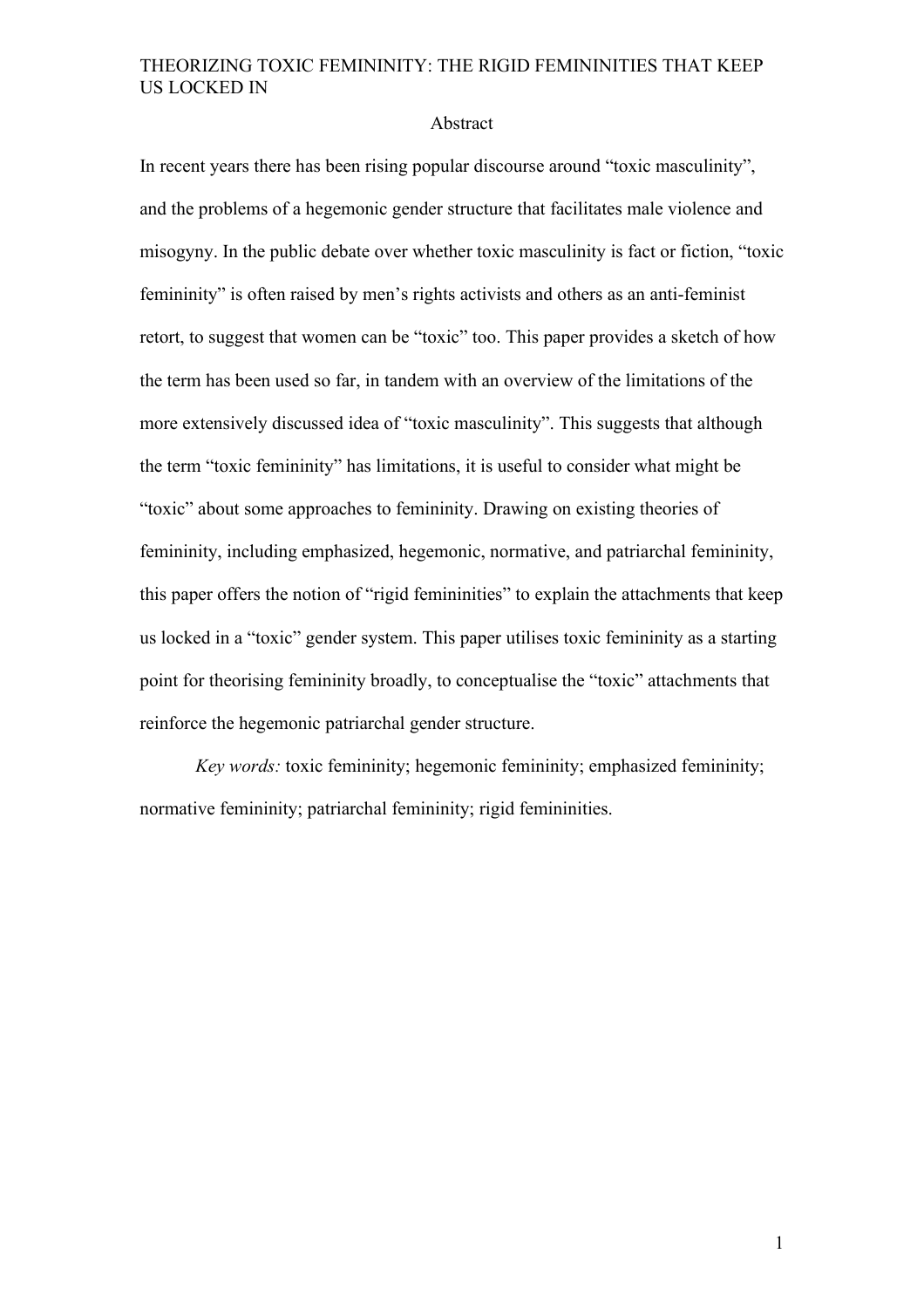Theorizing Toxic Femininity: The Rigid Femininities That Keep Us Locked In

What is "toxic femininity", and what use might it have for thinking and theorizing femininity more broadly? The term is a spectre that sits aside invocations of mainstream discussions of "toxic masculinity". As Terry Kupers (2005) defines, toxic masculinity refers to, "…the constellation of socially regressive male traits that serve to foster domination, the devaluation of women, homophobia, and wanton violence" (p. 714). I attend to the question of toxic femininity in this paper as a jumping off point to theoretically explore what might be "toxic" about the politics of certain approaches to femininity. In this paper I explore how toxic femininity has been conceptualised so far, in both popular and feminist discourse. Drawing on existing theorizations of femininity such as "patriarchal femininity" (Hoskin, 2017a; Hoskin, 2017b; Hoskin, 2019) I offer my own approach via "rigid femininities", to specifically attend to the "toxic" attachments that keep the gender structure in place. This paper is not an argument that we begin using the term "toxic femininity", rather, that we take seriously what may be "toxic" about certain political approaches to femininity.

As explored in this paper, where used to feminist ends, the term "toxic femininity" refers to the gender expectations that keep women subservient, quiet, and submissive to men's domination and aggression. However, while such conceptualizations attempt to address the relationality between dominant forms of masculinity and subservient forms of femininity, they do so along the single axis of gender. Considering the toxic politics of certain approaches to femininity via intersections with class, race, sexuality, and more, complicates simple notions of gender hierarchy. As I argue here, though "femininity" can and ought to be untethered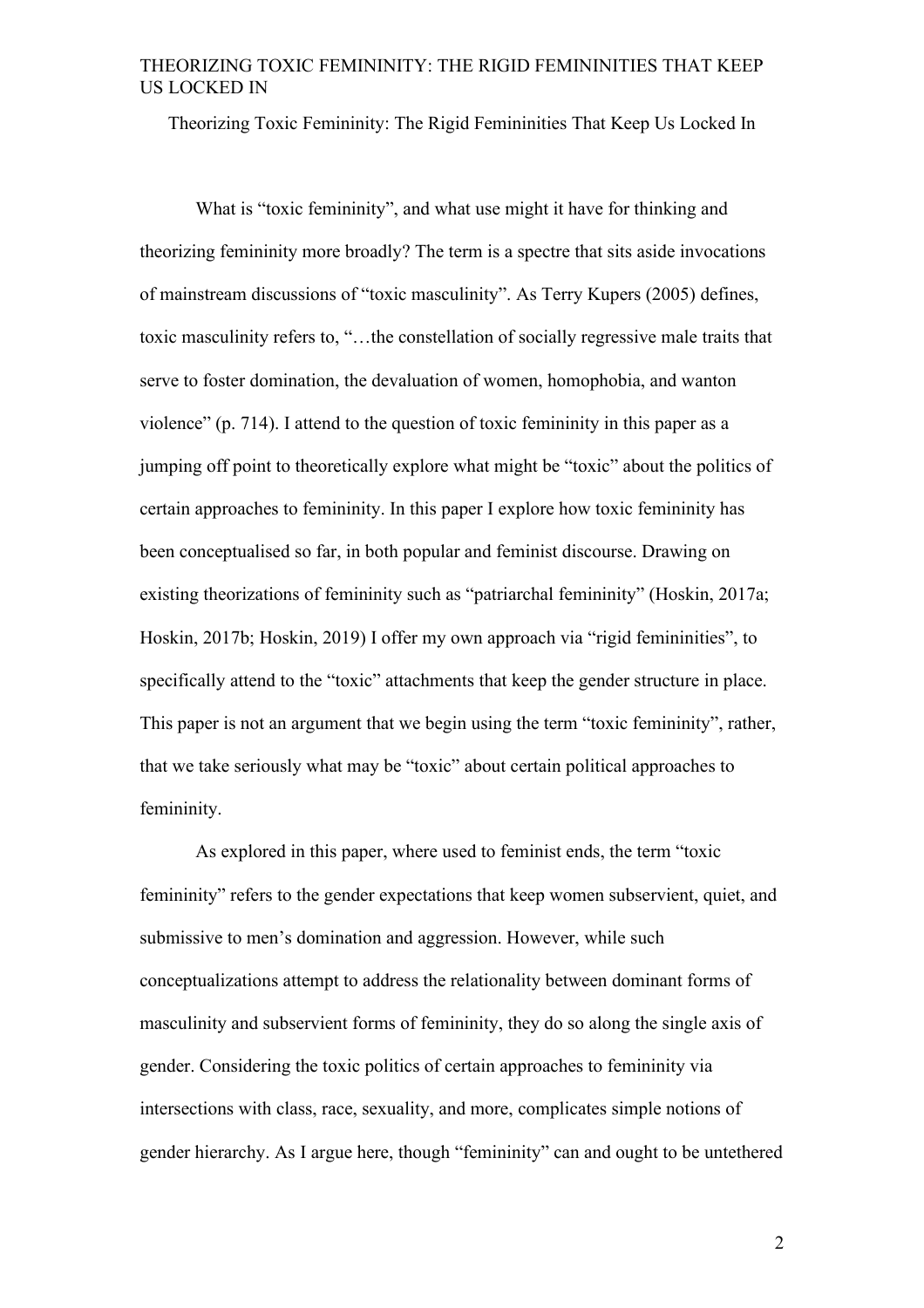from a conflation with womanhood, "toxic" approaches to femininity heavily police and maintain this conflation.

Given the more extensive discussions of toxic masculinity on offer, this paper first examines existing theorizations of toxic masculinity. Here, I explore the limits of this term, as a guide for later interrogation of femininity in terms of the "toxic". In particular, I draw on Andrea Waling's (2019) suggestion that it is strict adherence to the gender binary that we ought to attend to in theorizing of gender, rather than attempting to offer accounts of "good" versus "bad" masculinities. I then turn to an analysis of the uses of toxic femininity in both popular media and academic discourse, before focusing on existing theories of femininity, including emphasized, hegemonic, normative, and patriarchal femininity.

Finally, I develop a typology of five "rigid femininities": Trans Exclusionary Feminist Femininity; Entrepreneurial Feminist Femininity; The Cult of Natural Femininity; Compulsorily Heterosexual Femininity; and Neo-Colonial Femininity. The use of the term "rigid" here extends from Waling's (2019) notion that, "we need to continue to advocate for the breaking down of gender binaries…" (p. 9-10). Here "rigid femininities" is used a way to identify a set of approaches to femininity that adhere to strict and unrelenting ideas about gender which reinforce "the imperialist white supremacist capitalist patriarchy" (hooks, 2013, p.5). Though intersectional analyses have been offered for theorizations of hegemonic, patriarchal and normative femininity previously, the focus is not only on what is cast out in the policing of these boundaries, but rather the politics and attachments that keep certain rigid notions of femininity in place. Each of these demonstrates the possible "toxic" logics of femininities that reinforce various dimensions of a binary gendered logic while maintaining racial and class norms. Here such as logic is defined as that which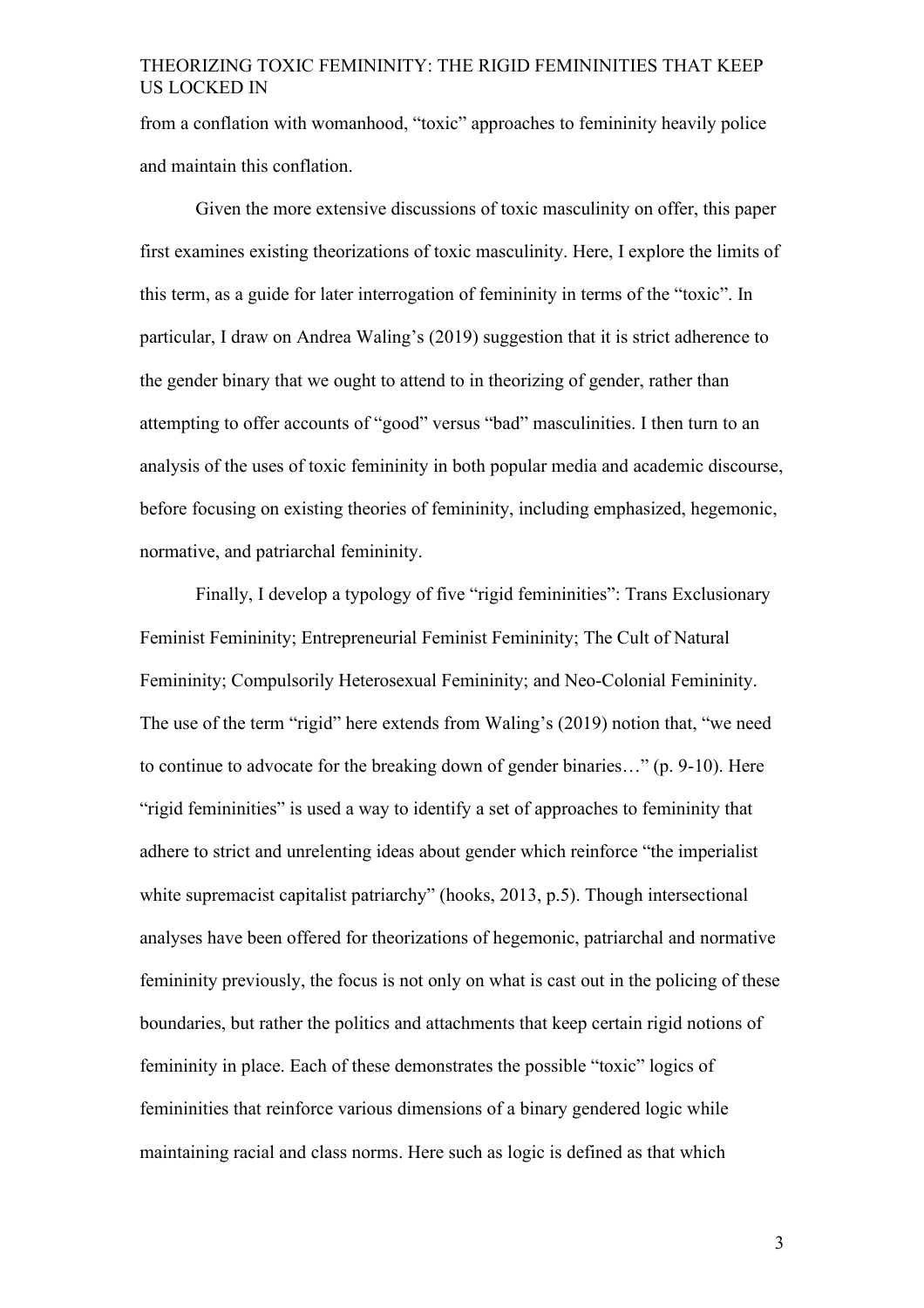collapses assigned female sex status with womanhood/femininity/heterosexual attraction to men, and casts this into opposition to

male/manhood/masculinity/attraction to women. Rather than merely critiquing certain feminine "styles" (ways of looking feminine) or proposing "healthier" femininities (which would as Waling suggests continue to prop up hard gender binary distinctions), in this article I offer a way to navigate the politics of femininity via various intersections and attachments. This provides a different way to understand how there are hierarchies that act *within* and *between* femininities, as well as insight into how we might engage with the question of femininity to illuminate the "toxicity" of particular gendered attachments.

## **Toxic Versus Hegemonic Masculinity**

Before turning to the concept of toxic femininity, it is first useful to unpack its antecedent, toxic masculinity. The term first appeared in the 1990s, in reference to destructive behaviours adopted by men in trying to achieve notions of successful manhood (for example, see Karner, 1996). Preceding this, Raewyn Connell (1987) had already coined the term "hegemonic masculinity", to refer to the way that men's power is systematically institutionalized, a dominance bolstered by men themselves. As Connell (1987) suggests, "The public face of hegemonic masculinity is not necessarily what powerful men are, but what sustains their power and what large numbers of men are motivated to support" (p. 185). Connell's aim was to outline the systematic nature of men's domination not only over women as patriarchy theory suggests, but over men too – that is, over subordinate masculinities. In this way Connell's theorization offered a way to understand hierarchies between men, not only between women and men. Refining the concept in 2005 with James Messerschmidt (2005), they suggest that, "Masculinity is not a fixed entity embedded in the body or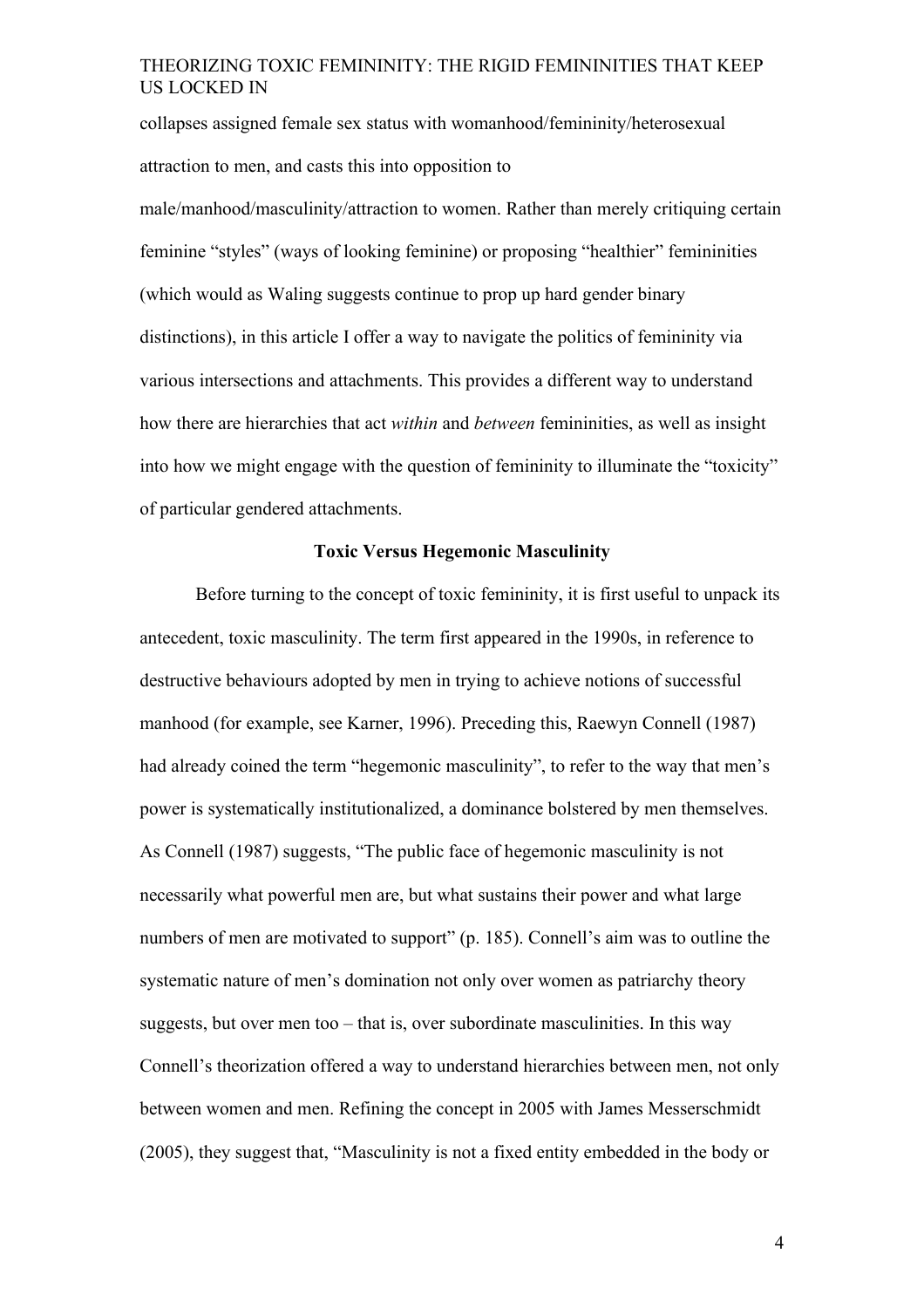personality traits of individuals" (p. 836). Connell and Messerschmidt clarify that masculinities (hegemonic or otherwise) ought not be understood as an essential gender substance, but rather, as a set of practices and accomplishments. Further, Connell and Messerschmidt (2005) contend that femininity ought to be given greater attention for the way that it is complicit in shaping masculinities, as "Gender is always relational" (p. 848).

While hegemonic masculinity is still a popular rubric adopted and adapted within masculinity studies, outside of the academy the term toxic masculinity has gained greater attention. Toxic masculinity is often used in a way that echoes the intent of hegemonic masculinity, to understand how gender norms also harm some men. Yet, the term is arguably a "misinterpretation" of Connell's work (Waling, 2019, p. 5), insofar as it flattens any theorization of hierarchy for understanding masculinity. Popular media abounds with examples of how toxic masculinity explains men's violence, the misogyny of male politicians, men's risk-taking behaviour and more (see for example, Gill, 2019; Walsh, 2019; Milton, 2019). Along these lines the American Psychological Association has recently released guidelines about working with men and boys, though the term "traditional masculinity" is used in place of both hegemonic and toxic masculinity (Pappas, 2019).

Within the academy toxic masculinity has been taken up in small part in health and psychology, rather than gender or cultural studies. For example, as health researchers Roger Kirby and Mike Kirby (2019) suggest, toxic masculinity is a useful rubric for highlighting the gender normative behaviours that some men engage in that are harmful. They argue that cultural constructions of "blokey" identity can lead men to engage in unhealthy practices including "overindulgence in unhealthy foods, excessive alcohol consumption and smoking" (Kirby & Kirby, 2019, p. 18). Yet the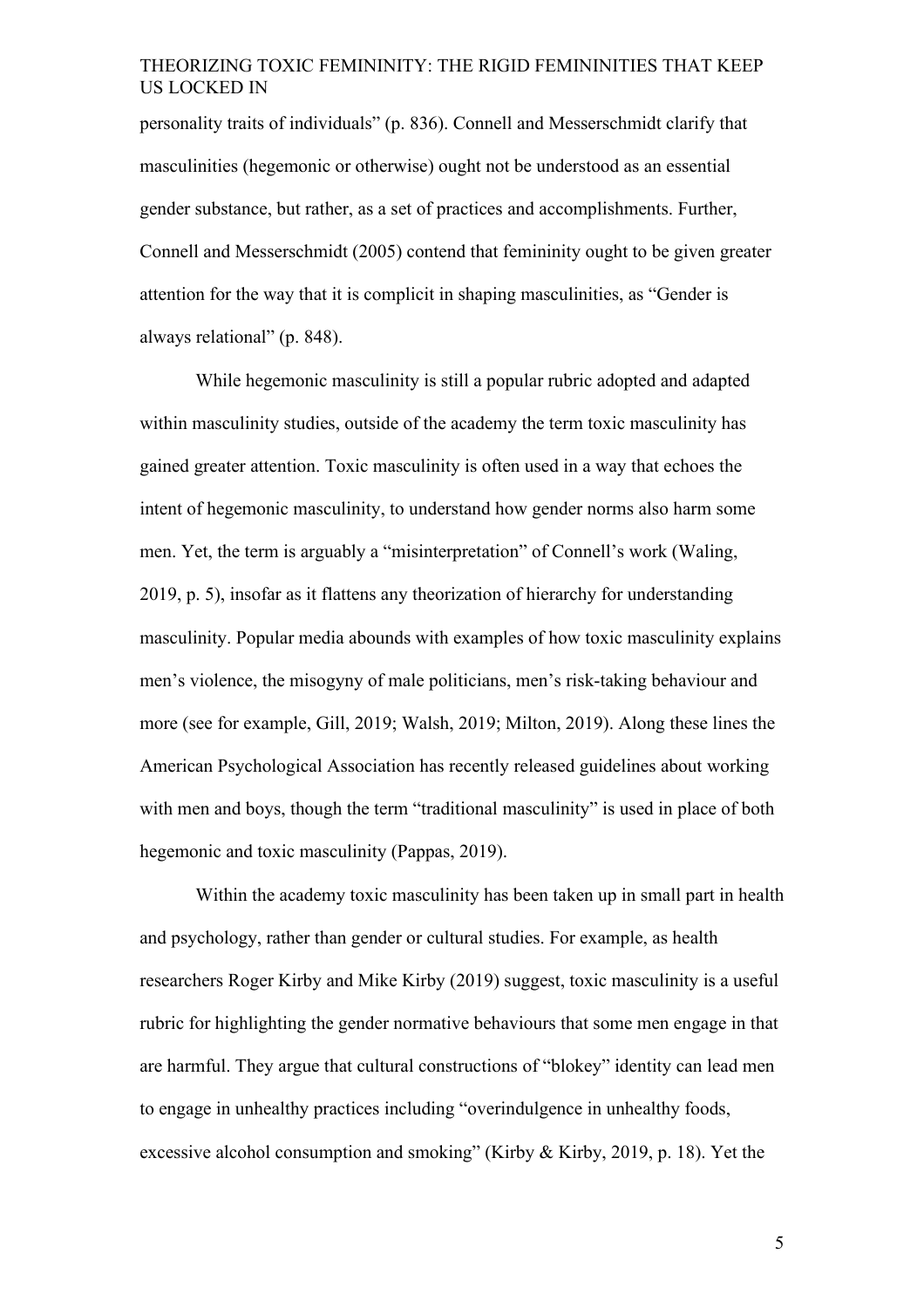approach adopted in papers such as these reflect one of the key problems with the under-theorization of "toxic masculinity" in terms of its untethering from Connell's original concept. Kirby and Kirby's four cases comprise of a man in his 60s with alcoholic cirrhosis, a man in his thirties with HIV/AIDS, a man in his fifties with head and neck cancer, and a man in his fifties with colon cancer. Here "risky" behaviours are lumped in together as equivalent, and as demonstrating the "costs" of living up to expectations of manhood: drinking, unprotected sex, smoking, and a low fibre diet. The man with HIV/AIDS is identified as bisexual, though the sexuality remains unmarked in the other cases. In contrast to this presentation of toxic masculinity, Connell's hierarchy would allow us to see that the masculinity of the bisexual man sits unevenly in relation to the other cases. Indeed, it might be his experience of "subordinate masculinity" that shapes his risk-taking behaviour, as he navigates a homophobic and biphobic world.

Furthermore, bringing in an intersectional lens following Kimberlé Crenshaw (1989), we might understand how sexuality, race, and/or class may have shaped and informed these "toxic" behaviours. As Christie Launius and Holly Hassel (2015) suggest, an intersectional approach is vital to understanding how masculinities are shaped in relation to different aspects and expectations of identity. The limits of Kirby and Kirby's approach here (as an example), and the ways these might be ameliorated via a broader structural theorization that turns draws on intersectionality theory is crucial for approaching the question of toxic femininity, as I turn to shortly.

Some scholars have critiqued toxic masculinity for the way that it constructs a sense that there is a contrasting "healthy" masculinity for which men should strive. For example, Waling (2019) argues that the binary of toxic versus healthy masculinity is unhelpful. She suggests that defining different descriptive forms of masculinity is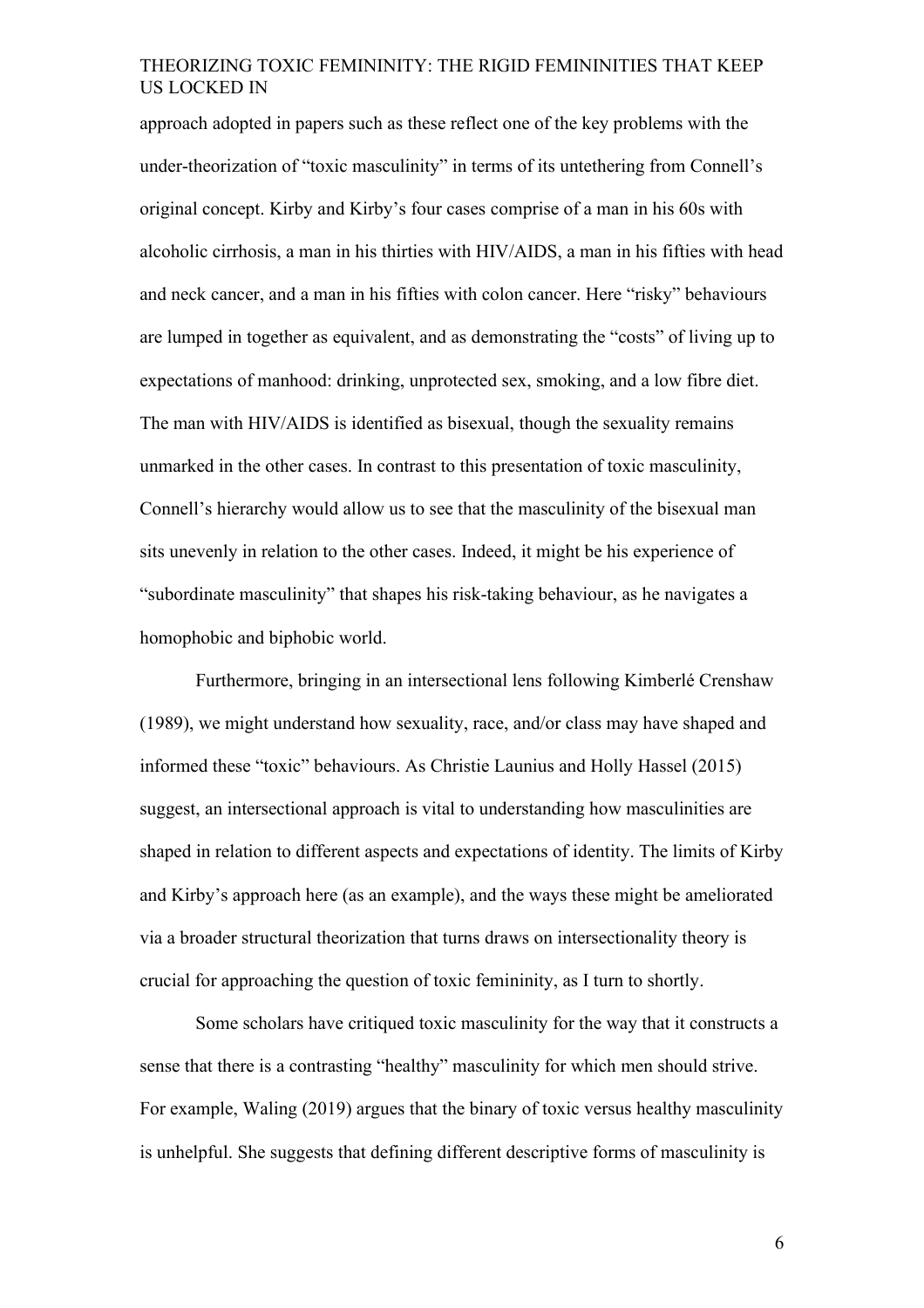suspect, for the ways this serves to reify the gender binary, wherein there are some "good" masculinities versus other "bad" ones (Waling, 2019, p. 2). According to Waling, such theorizations: position men as victims rather than actively involved in maintaining gendered relations; offer only a vague notion of "healthy" masculinity; fail to recognize that some traits might be helpful in some contexts and "toxic" in others; propose new forms of masculinity that appropriate femininity while simultaneously negating femininity. Most crucially, Waling argues that responses to toxic masculinity that champion "healthier" masculinity often serve only to reinforce a strict gender binary that sees masculinity as distinct from femininity, that is, unable to incorporate things understood as "feminine" into an understanding of masculinity. Though Waling's work focuses on discussions of masculinity, her insights are similarly useful for theorizing "toxic" femininity. How might we address what is "toxic" about certain approaches to femininity, without championing "better" forms of femininity which may inadvertently reinforce the gender binary? As I shall discuss shortly, it is precisely the politics of conceptualising "healthier" forms of femininity that can prove insidiously toxic.

## **The Uses of "Toxic Femininity"**

While toxic masculinity has been generally used as a lay term that echoes yet distorts Connell's hegemonic masculinity, there are three ways in which toxic femininity is currently deployed within both popular and academic discourse. Examining a sketch of the discursive field of references to "toxic femininity", we see that the popular definitions of the term differ markedly from its use in scholarship. First, the term is sometimes used in an anti-feminist way, in reaction to any use of the term "toxic masculinity", that is, to suggest that women can be equally "toxic" to men. For example, as columnist Meghan Daum (2018) writes, "In a free society,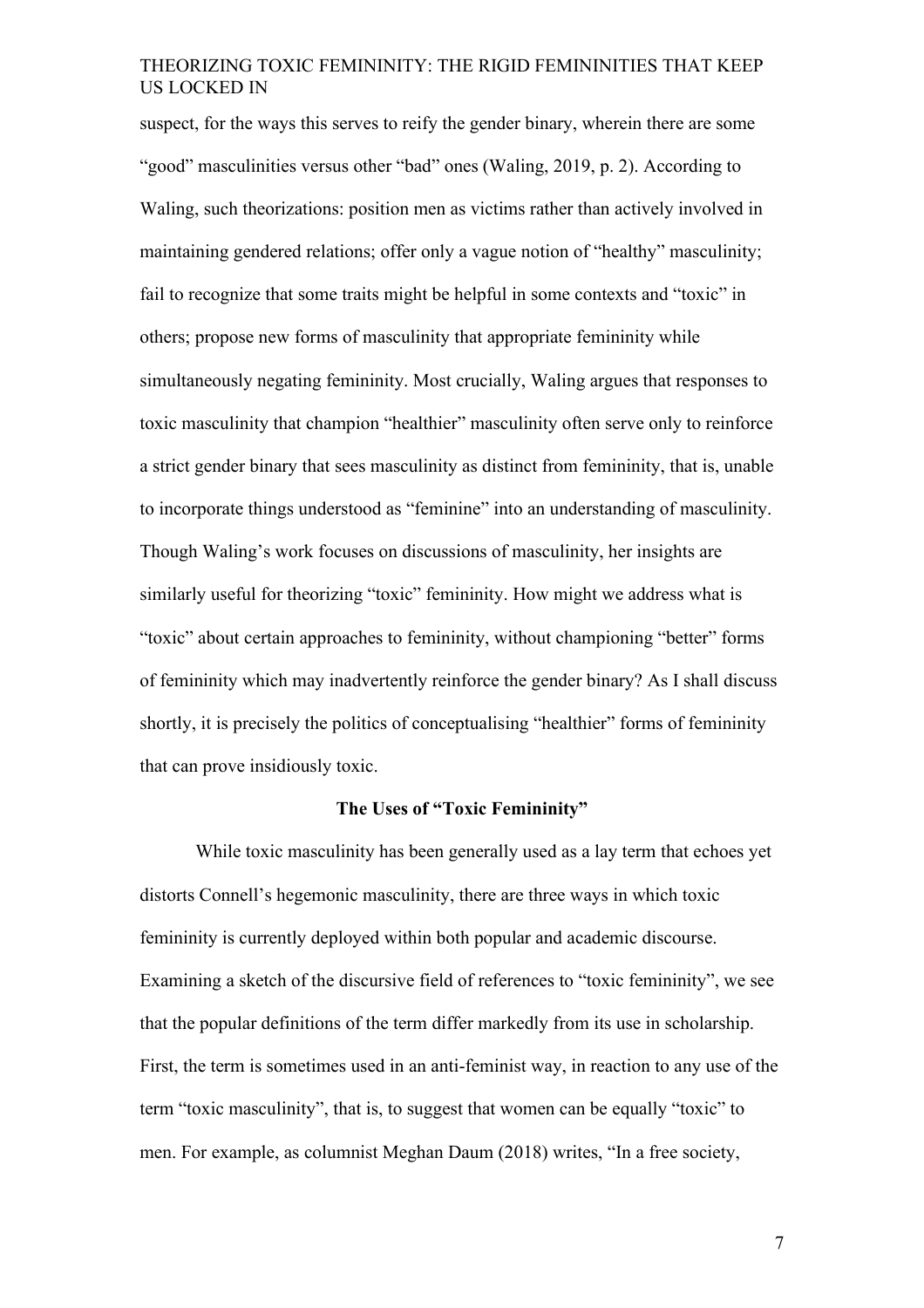everyone, regardless of gender, is free to be a manipulative, narcissistic, emotionally destructive asshole" (n.p.). Daum proposes that toxic femininity exists because "fragility" can be "weaponized", such as through women feigning victimhood in order to gain power over men. Yet, Daum identifies as a feminist throughout the piece, and might therefore be described in Sarah Projansky's (2001) terms as an "antifeminist postfeminist feminist" (p. 71), that is, suggesting a "better" form of feminism as an antidote to the supposed problems engendered by feminism. Uses of toxic femininity in this vein erase and occlude gender hierarchy, masquerading as a *more* egalitarian approach to discussing harm than traditional feminist accounts that understand power as patriarchal.

Secondly, toxic femininity appears within Men's Rights Activist (MRA) discourse, used to neutralise any understanding of power as gendered. That is, toxic femininity is used as a rebuttal to toxic masculinity for the purpose of anti-feminist sentiment. We see this, for example, in the work of Jeff Minick (2018), who writes about toxic femininity as "toxic feminism" on the conservative website *Intellectual Takeout* (which features much MRA content). Echoing Daum he writes, "Based on their sex, women fired from a job or refused promotion can claim 'victimhood' status, while a man who did the same would be laughed from the room" (Minick, 2018, n.p.). Various MRA Internet threads addressing the topic similarly involve discussions of examples of how women act in "toxic" ways: they are bitchy, vengeful, manipulative, and so on. Unlike Daum this commentary does not adopt a pseudo-feminist frame, though similarly presents mainstream feminism as the problem underpinning "inequality".

Thirdly, in contrast to these reactionary uses of the term, feminists have also started to take seriously the notion of toxic femininity. These perspectives deploy the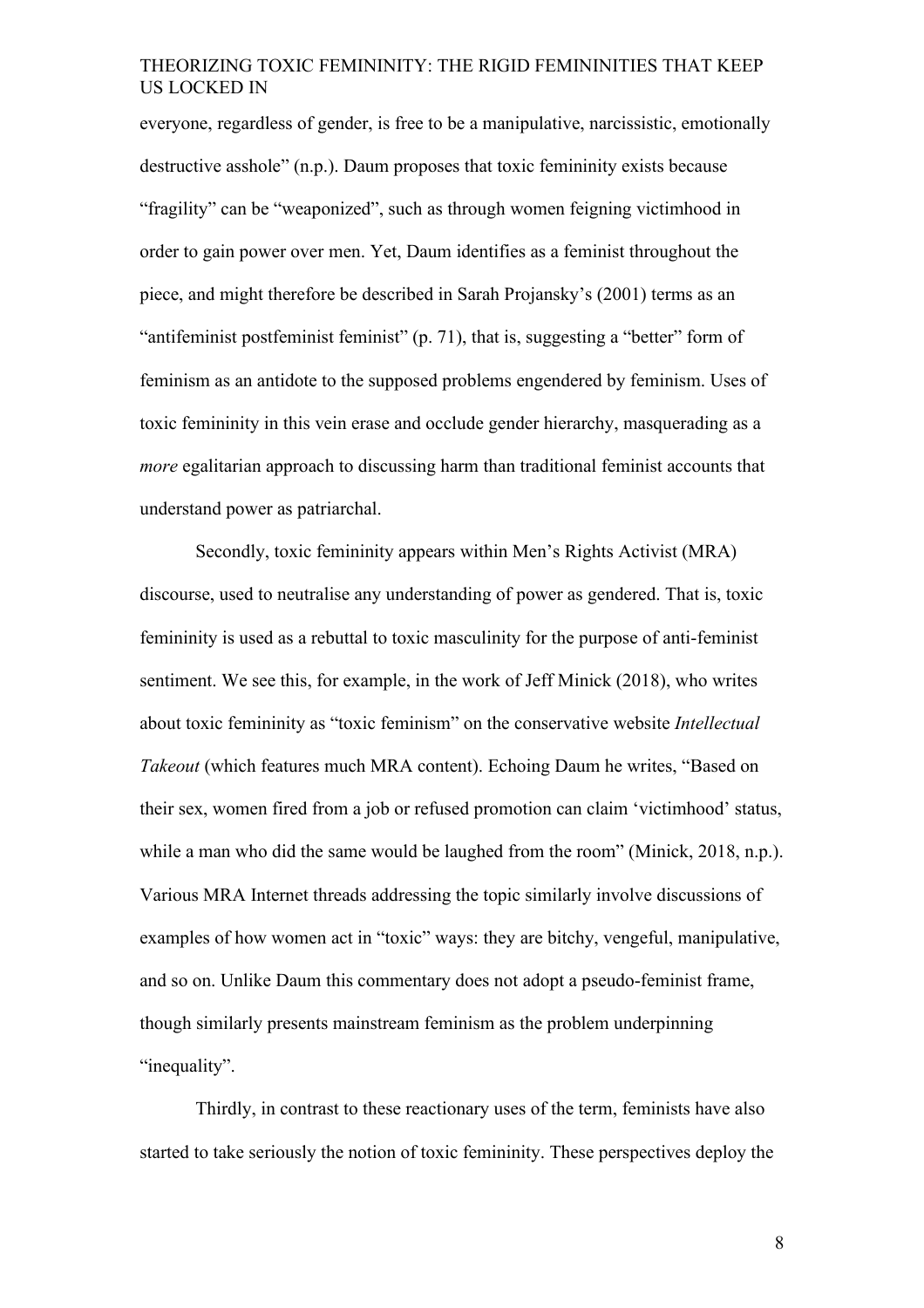terms as synonymous with adherence to normative gender roles, that is, alignment with traditional notions of femininity and "how to be a woman". For example, in a piece from *The Sydney Morning Herald* in 2018, Jane Gilmore reflects on toxic femininity in terms of the "gender roles that damage all of us" (n.p.). She argues that toxic femininity *enables* toxic masculinity:

Toxic femininity is sweet and placatory, it never demands or defends, it has no strength and can only submit without protest or defiance. Women become possessions, owned by the dominant male in their life, either their father or their husband. This concept is central to patriarchy... (Gilmore 2018, n.p.)

Gilmore uses toxic femininity in relation to women who remain subservient, quiet, and submissive to men's domination and aggression. In this way Gilmore's discussion echoes the ways that toxic masculinity has often been used within popular feminist discourse in recent years, as a way to identify aspects and symptoms of a hegemonic gender structure that facilitates male violence and misogyny. Similarly, Katie Anthony (2018) writing in *BUST*, suggests that "'Toxic femininity' (if it exists) encourages silent acceptance of violence and domination in order to survive" (n.p.). Though, she concludes that this might be more accurately and simply termed "internalised misogyny" (Anthony, 2018, n.p.).

In the limited scholarly references to toxic femininity currently in circulation, the term is also used to reflect the internalization and reification of patriarchal ideas and norms. For example, in relation to a discussion of sexual abuse, Naomi Snider (2018) refers to toxic femininity in terms of:

…toxicity of patriarchal ideals of femininity—the expectation that a woman be selfless, that she silence her own needs and desires for the sake of others—in a manner akin to that which has occurred in terms of patriarchal masculinity. It demands we examine the unconscious grip that outdated ideals of selflessness,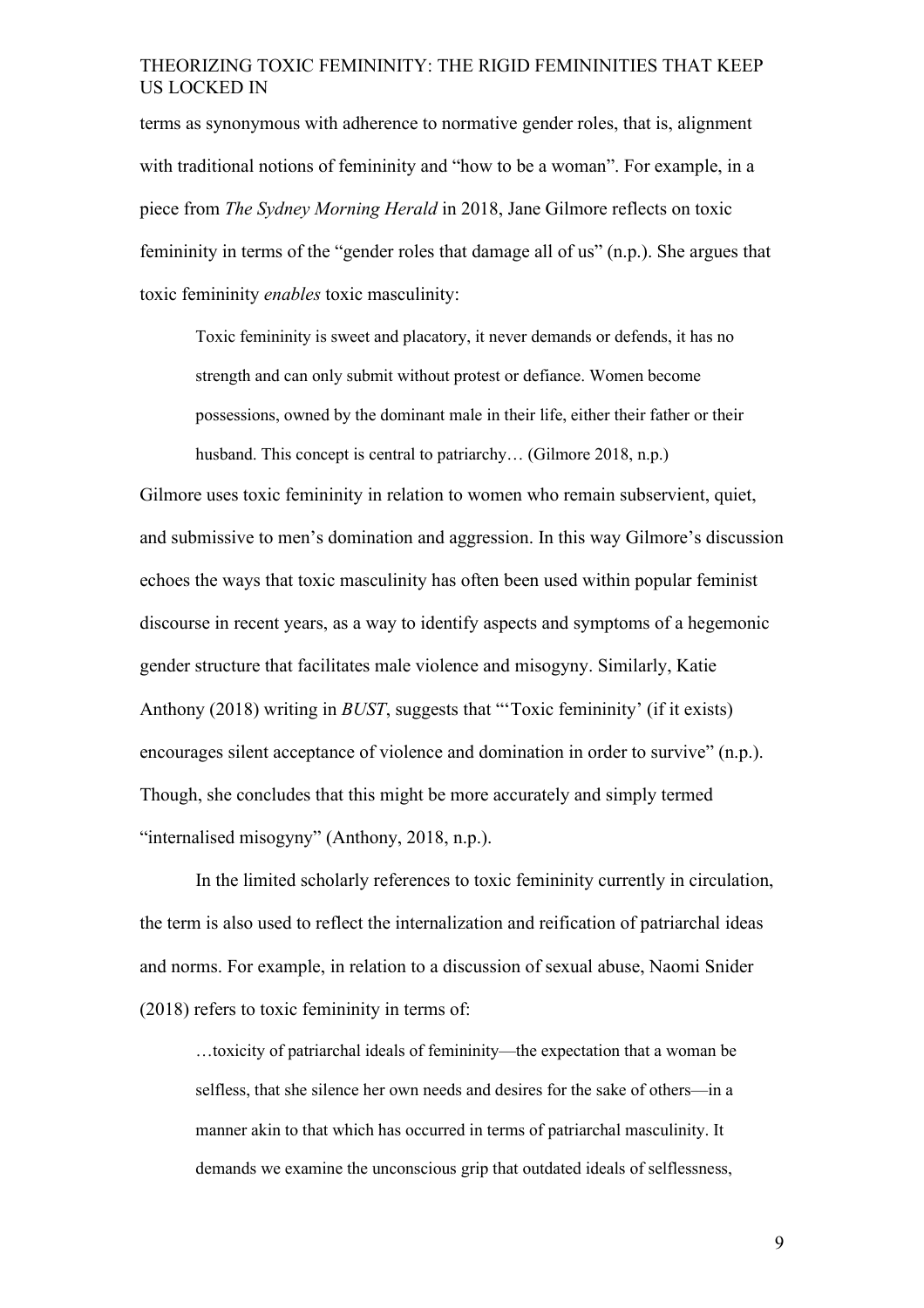docility, and lack of sexual desire continue to have over women, and the harm such ideals cause on both an individual and systemic level. (p. 769-770) Snider suggests that we take a psychoanalytic approach to toxic femininity, which pays greater attention to the way that women interiorize patriarchal gender expectations that ultimately enable men's abuse. Snider is careful to argue that blame should not be ascribed to individual women for reproducing patriarchal ideals. Rather, we ought to analyse the ways that women are *culturally constrained* to think and act in particular ways that *facilitate* women's precarity in sexual encounters.

Where does that leave us so far in terms of understanding "toxic femininity", and how it may or may not be useful in our own feminist work? We can reject the first and second uses of the term outright, as nullifying any recognition of gendered hierarchies of power, and as representing a reactionary response to popular feminism. Yet understanding the sketch of the popular usage of toxic femininity also provides impetus for why scholars must attend in more detail to this question of "toxicity" – in order to get ahead of more reactionary uses of the term. However, the limit of the third (feminist) approach to theorizing "toxic femininity" outlined above is its reliance solely on a single-axis approach (gender). If we agree that the third definition of toxic femininity has some merit, we must first acknowledge that many have already theorized femininity in terms of submission to patriarchal norms, albeit under different terminology. Taking these points seriously, and the limits of theorizing toxic *masculinity* as already outlined, how can we best approach this question of femininity?

#### **From Emphasized to Rigid Femininities**

How has femininity been theorized by different means, and how might this be extended in light of thinking through the question of what might be "toxic" about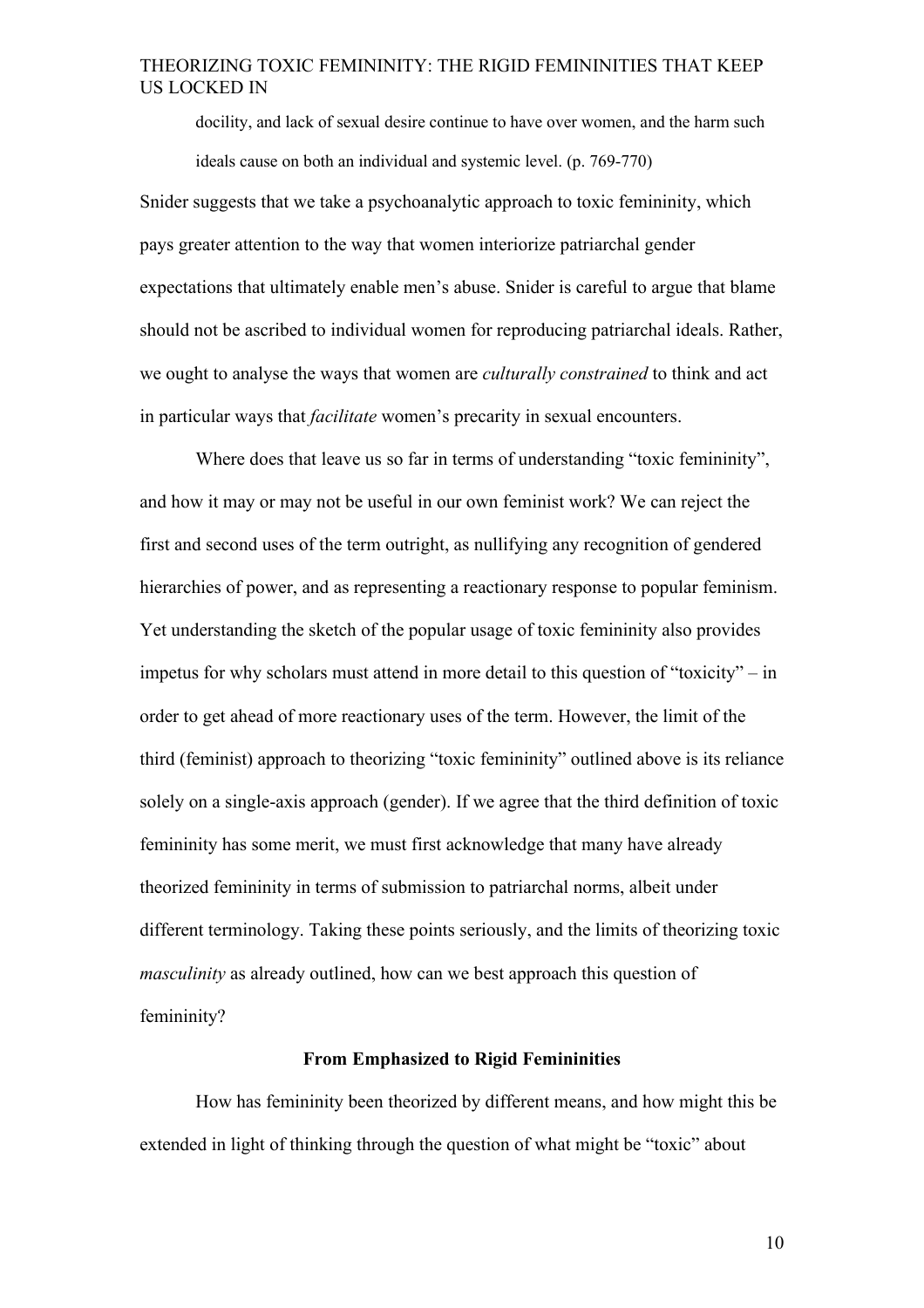femininity? Here I turn to the concepts of emphasized femininity, hegemonic femininity, normative femininity and patriarchal femininity, in order to examine their implications for thinking through this question of "toxicity".

Famously Connell (1987) offers an account of femininity in terms of "emphasized femininity" described as, "compliance with…[gender] subordination and is oriented to accommodating the interests and desires of men" (p. 187). As Connell and James Messerschmidt (2005) later clarify, "The concept of emphasized femininity focused on compliance to patriarchy" (p. 848). Mimi Schippers (2007) has extended Connell's conceptualization of emphasized femininity, instead terming it "hegemonic femininity". This contrasts with Connell's sketch insofar as Schippers suggests we cannot see femininity and masculinity in isolation from one another – rather, we must understand the braided relation that exists between hegemonic forms of both masculinity and femininity in reproducing the gender order. As Shelley Budgeon (2014) notes, while Connell's framework for femininity is valuable, it needs Schippers' extension in order to adequately address changing norms of femininity. Building on this Budgeon (2014) importantly highlights how nominally "progressive" ideals of femininity can end up reifying rather than challenging binary understandings of gender (p. 330).

Others have used the term "normative femininity" to describe the hegemonic, often with linguistic slippage between the two terms, yet with the former appealing less to describing the overarching political structure than to the individual reproduction of norms. Normative femininity is used in reference to how women attempt to live up to feminine ideals, and often particularly in reference to expectations regarding the body. For example, uses of the term have centred on how women are encouraged to maintain body hair (Toerien, Wilkinson, & Choi, 2005),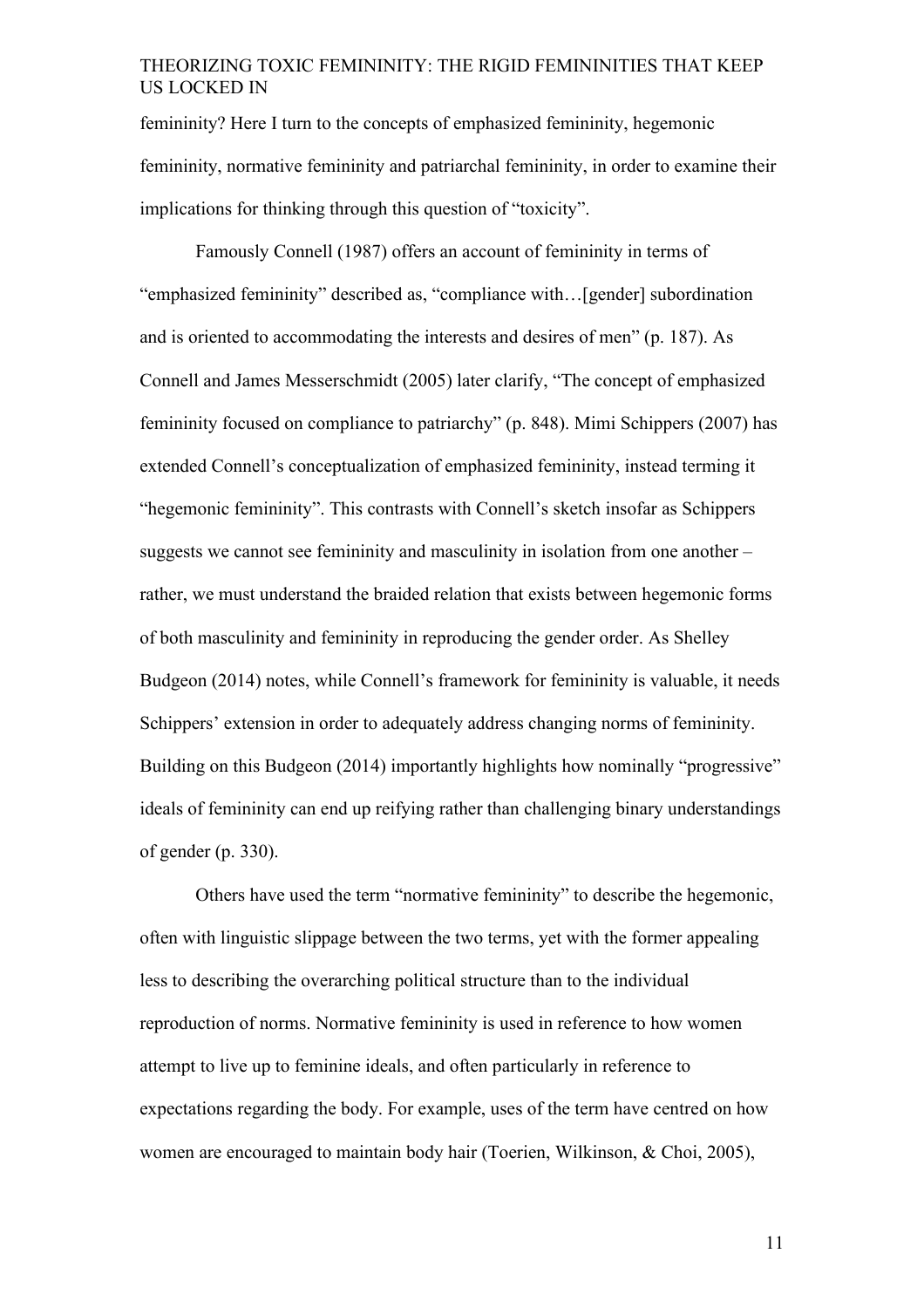norms of whiteness in relation to beauty (Deliovsky, 2008), and the circulation of pernicious norms even in the world of women's bodybuilding such as maintaining a smaller body size relative to men (Boyle, 2005).

Lastly, the term "patriarchal femininity" is sometimes used as a way to describe the structure that informs idealized feminine norms (Blair & Hoskin, 2015), and is defined as "normative feminine ideals as they cut across dimensions of sex, gender, race, ability, and class" (Hoskin, 2019, p.687). Rhea Hoskin (2019) argues that this term accounts for both normative and hegemonic femininity yet provides a framework for analysing the overarching structure that regulates norms of femininity. Karen Blair and Hoskin (2015) also note that this term is also interchangeable with "essentialised femininity" (p. 232), which involves maintaining a strict and biologically based notion of a gender binary. Yet we may wonder, at particular intersections, what keeps us locked into emphasized/hegemonic/normative/patriarchal femininity?

Much work engaging with femininity has answered this question by focusing on what Schippers' (2007) terms "pariah femininities" or that which is nonhegemonic. For example, discussion has focused on the shaming of body hair and weight (Darwin, 2017). Pariah femininities at once involve the adoption of masculine expectations (such as being sexually avaricious) but that are still marked as decidedly feminine in their fall from grace ("slut"). These are "cast out" by hegemonic forms. Schippers notes that in identifying what constitutes either hegemonic masculinity or femininity, we cannot simply identify "ideals", but rather must analyse ideals in practice. In other words, we might identify ideal role expectations and traits for hegemonic femininity, such as heterosexual desire, passivity, and compliance, but these may vary across contexts depending on their relation to the expectations of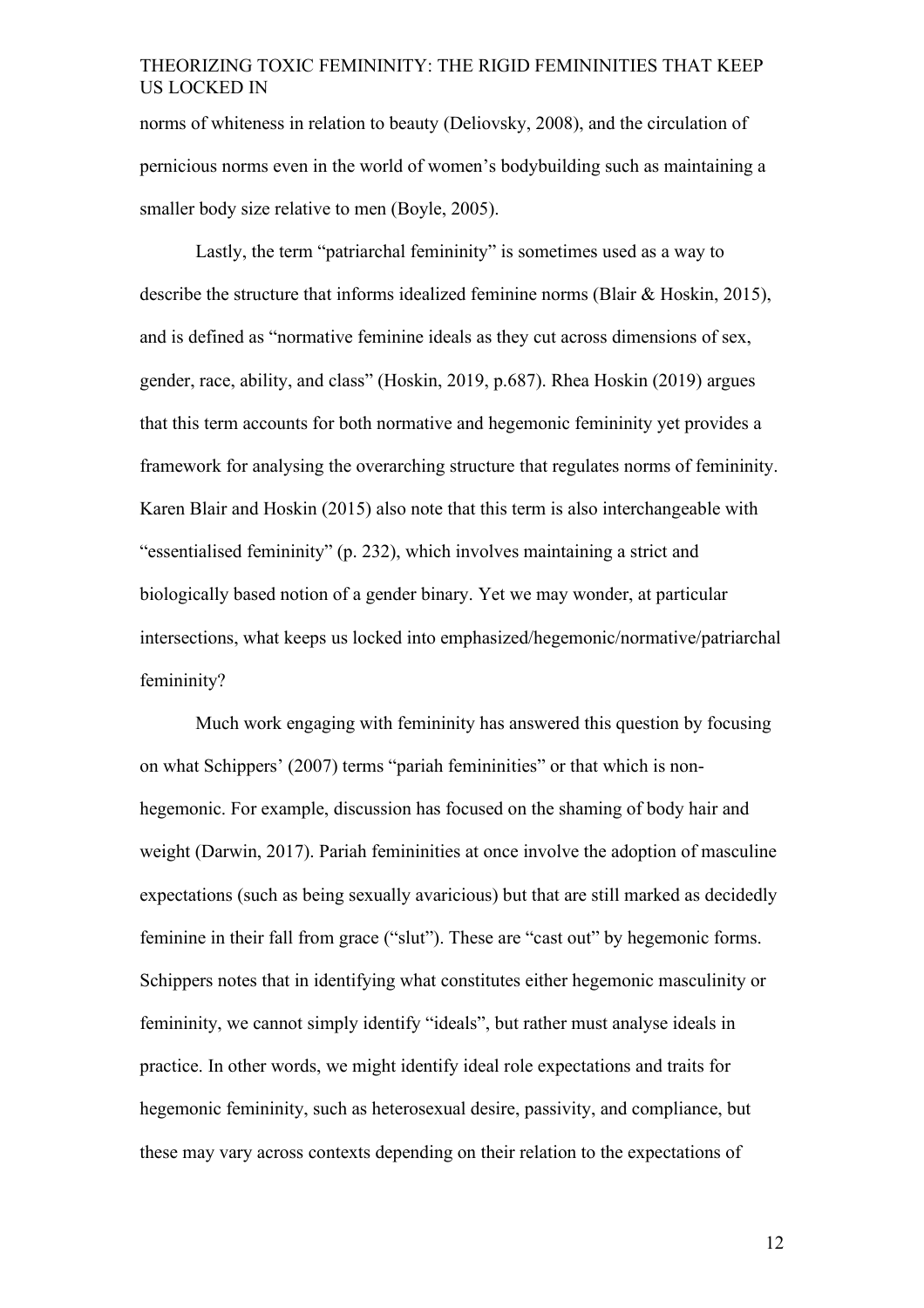masculinity in a given place – taking into account different cultural formations – as well as what is cast out as "pariah". Similarly to "pariah femininities", Hoskin (2017b) uses the term "femmephobia" to describe how the boundaries of patriarchal femininity are policed and confined to traditional notions of "proper womanhood" (Blair & Hoskin, 2015, p.232). Hoskin (2017a) outlines:

I argue that femmephobia is prejudice, discrimination, or antagonism directed against someone who is *perceived* to identify, embody, or express femininely and toward people and objects gendered femininely. More specifically, the individual is targeted for their perceived deviation from patriarchal femininity. (p. 101)

While pariah femininities and femmephobia address part of the question of why and how emphasized/hegemonic/normative/patriarchal femininity persists, there has arguably been less attention to looking to the political relations that maintain desire for these boundaries.

The question of "toxicity" yields fruitful results on this front. As outlined in the beginning of this paper, the feminist use of toxic femininity so far, essentially echoes the notion of patriarchal femininity, that is, the "gender roles that damage all of us" (Gilmore, 2018, n.p.). Yet while patriarchal femininity describes the structure – the top-down process – it does not directly address the question of attachment, those agentic beliefs and practices that keep us bound to this structure yet are "toxic" and damaging to us. Here we can bring in Lauren Berlant's (2011) notion of "cruel optimism" to assist, which refers to adopting an orientation that feels at once profoundly confirming yet simultaneously antithetical to one's flourishing (p. 1). As Berlant (2011) describes, optimism is cruel:

…insofar as the very pleasure of being inside a relation have become sustaining regardless of the content of the relation, such that a person or a world finds itself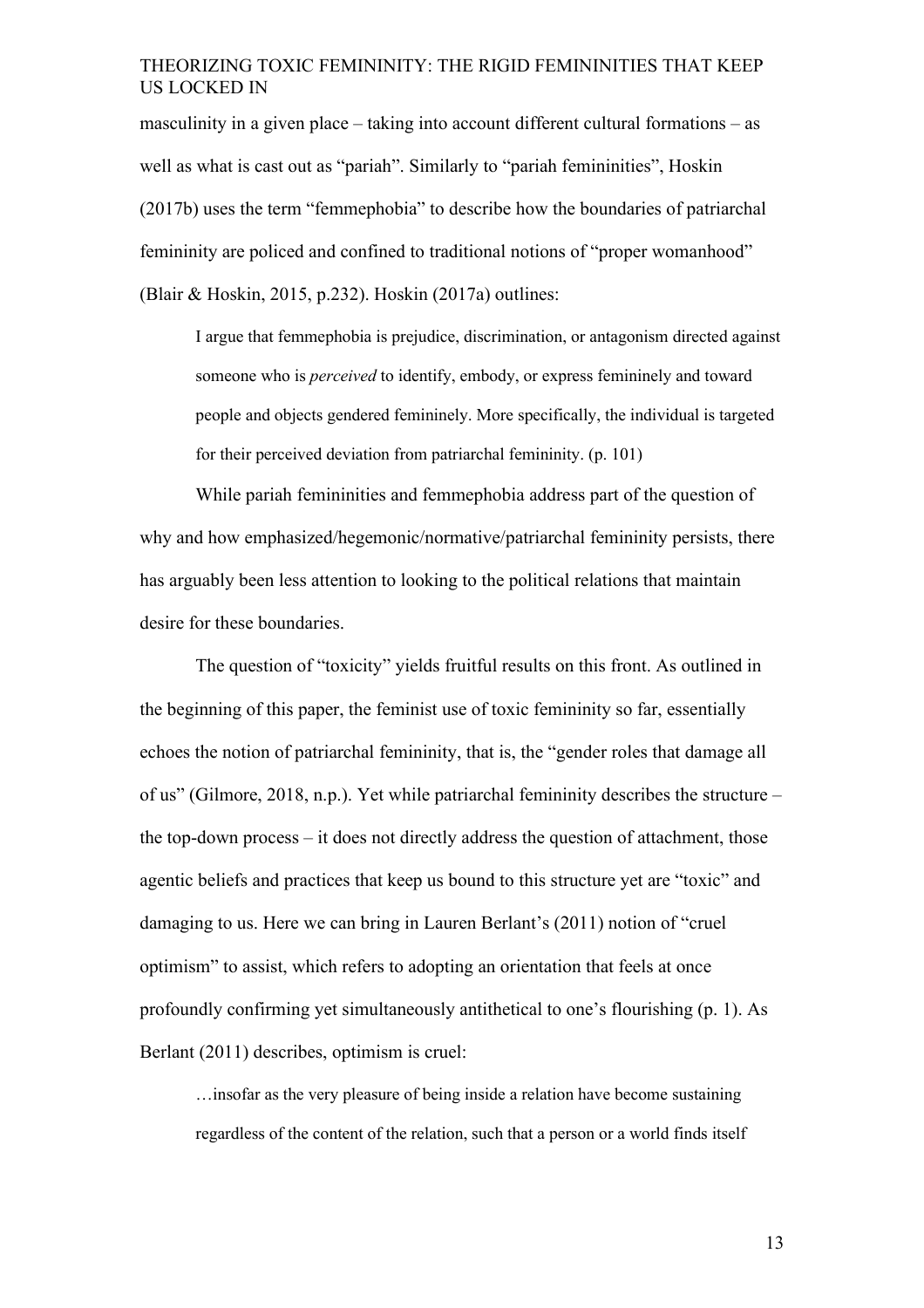bound to a situation of profound threat that is, at the same time, profoundly confirming. (p. 2)

Berlant (2011) also directly describes cruel optimism, our sense of being bound to "compromised conditions" as "toxic" (p. 24). If we understand "toxicity" in these terms, the question of toxic femininity therefore becomes, what *attachments* do we maintain that keeps emphasized/hegemonic/normative/patriarchal femininity *in place*?

In order to address this question directly I deploy the term "rigid femininities", to highlight how certain approaches to femininity cling to, repeat, and solidify hard gender boundaries that work to maintain patriarchal femininity. These femininities act to rigidly enforce normative expectations of femininity along various intersections with the gender binary.

## **Rigid Femininities**

Considering the rigidity of particular femininities helps us to understand what it means to "toxically" prop up a gendered system, to engage with a cruel optimism which believes that certain forms of femininity will provide success, liberation, or upward mobility. Transposing Waling's (2019) commentary to femininity, we can consider the relation between femininity and the gender binary, rather than proposing "healthier" femininities. Indeed, in Berlant's (2011) terms, many of these toxic forms *position* themselves as "healthier" femininities, promising subversion of patriarchal femininity, while nevertheless profoundly confirming it.

However, if we are to discuss femininity in terms of potential "toxicity", what remains is the serious question of how to avoid the pitfalls that have plagued "toxic masculinity" thus far (flattening gender hierarchies, ignoring intersectionality, or reinforcing a strict gender binary), and that does not simply slip into reproducing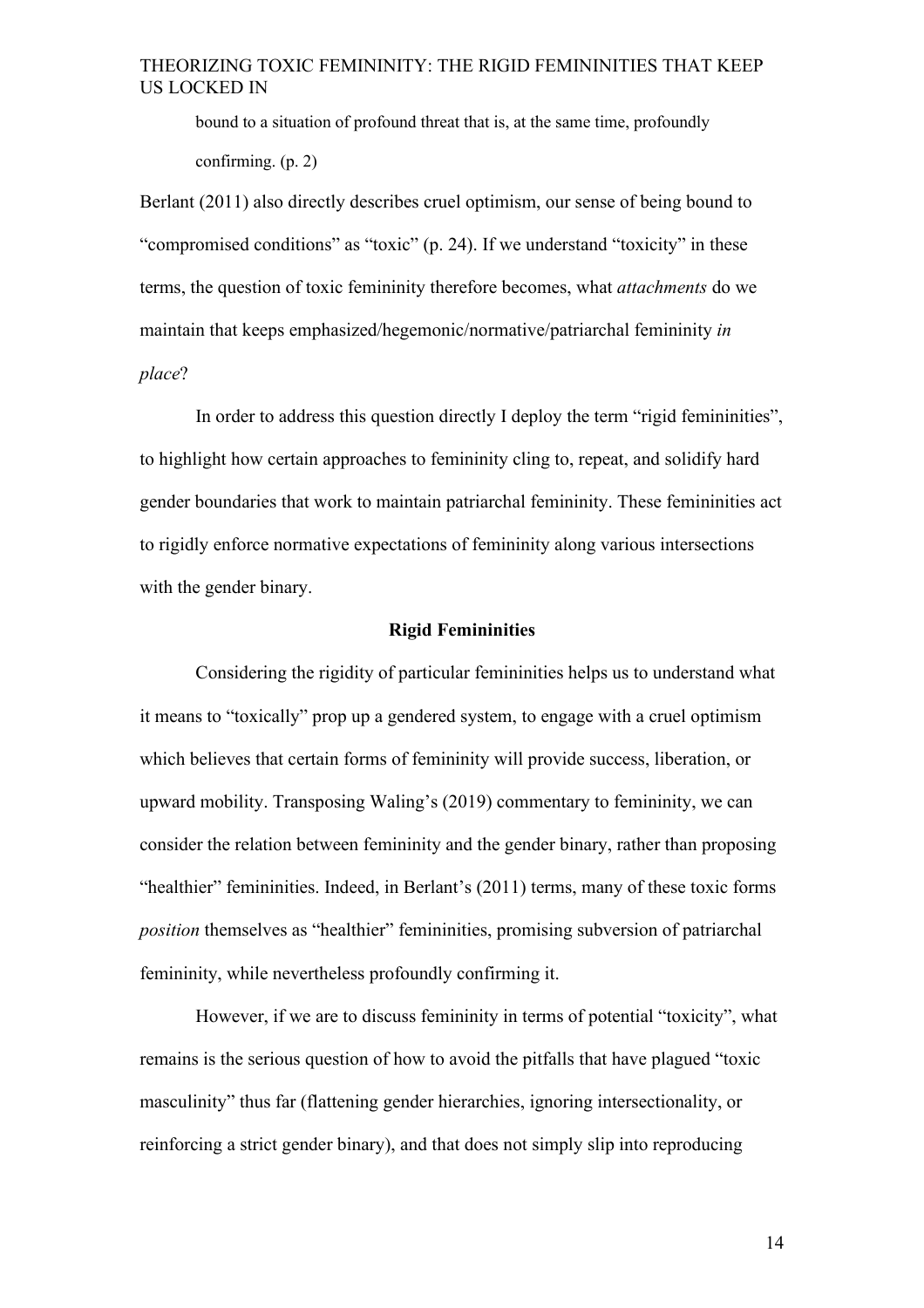femmephobia through marking the feminine as problematic (Hoskin, 2019). Often when theories of femininity are deployed, the focus sometimes lands on how individual women embody or communicate hegemonic roles, traits, styles, or feelings. This raises a larger question about what kinds of femininities constitute or reflect the reproduction of patriarchal norms, and which do not. This becomes particularly problematic when considering intersectional issues of race, class, and sexuality in terms of different expressions of, and attachments to, femininity.

Rather, as I propose below, we might take an approach that accounts for expressions of femininity that are not personal so much as political: political styles, roles, traits and feelings, that might be reproduced by individuals but are the product of cultural norms beyond individual women. This theorization focuses on the *ideologies* that are institutionalised within some approaches to femininity. Here I consider how norms "harden" at certain intersections. While these may be concretised and recirculated via activist groups, commentators, individuals, and so on, the point is to step away from simply seeing certain individual embodiments as problematic, and instead to focus on the political frameworks being deployed by individuals or otherwise. Importantly the question of toxicity is addressed here without necessarily advocating for the language of "toxic femininity". Instead, "rigidity" acts as the signifier to understand what is "toxic" about maintaining unchallenged and unchanging approaches to gender. The aim here is to provide an overview of how the rigid femininities approach may be applied by examining femininity with various intersections and is by no means exhaustive. To explore the cruelty of rigid femininities, five typologies are briefly offered below (with acknowledgement that there are many more), which engage with different axes as they intersect with the gender binary: gender; class; the body; sexuality; and race.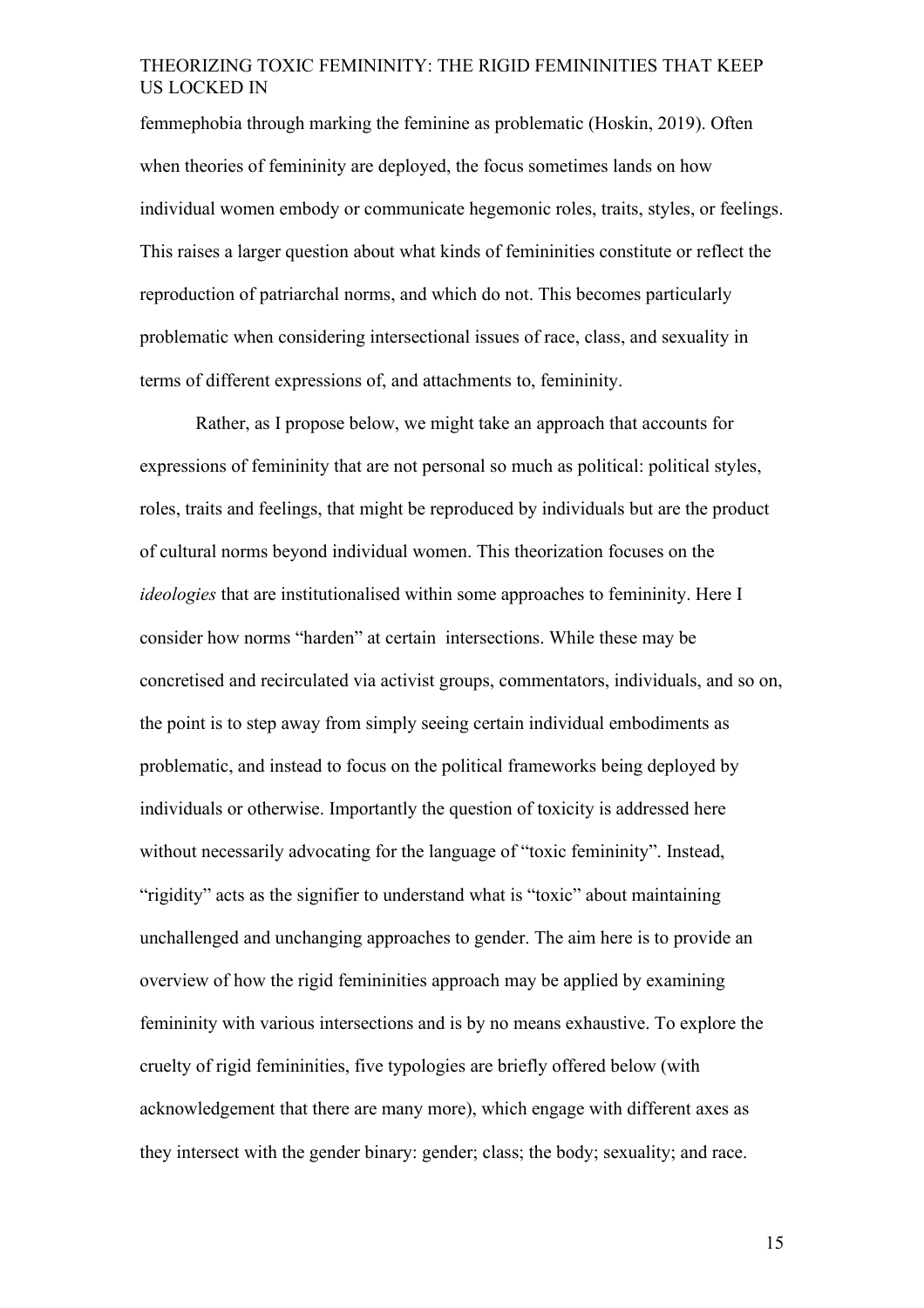#### **Trans Exclusionary Feminist Femininity**

Exclusionary "feminism" that takes transgender identities as its target, can be understood as one key form of rigid femininity that serves to prop up the gender binary while paradoxically adopting a "cruel optimism" that this politics will achieve gender liberation. We can understand Trans Exclusionary Feminism as a rigid *femininity* insofar as it involves heavily policing the boundaries of "proper" womanhood". Even as Trans Exclusionary Feminists following might nominally reject normative "feminine" gender presentation, in collapsing "female" with "woman" they tacitly argue for a *femmephobic* approach to femininity (Hoskin, 2017a). This reveals strong attachments held to what femininity must be excluded (trans femininity) versus included (femininity understood as "natural womanhood").

Trans exclusionary "feminism" not only casts out trans femininities as pariah (as Schippers would suggest), it reproduces neoliberal feminist logics (Gill, 2017) of intensifying surveillance on women's bodies such as via intense bathroom policing practices. As Sally Hines (2019) outlines, "The right of trans women to use women's public toilets has been at the centre of feminist debate around transgender, bringing issues of everyday gendered embodied experience and regulation to the fore" (p. 151). In terms of promoting a rigid femininity, trans-exclusionary "feminism" reinforces essentialist notions of gender, be that biological essentialism – that all women must have been assigned "female" sex at birth – or social essentialism – that only those assigned "female" at birth know true socialised womanhood. Though transexclusionary "feminists" have long claimed that transgender women reinforce ideal forms of femininity (see Hines, 2015, for discussion), such views ironically prop up a cruelly optimistic rigid notions of femininity in terms of "how to be a woman" (that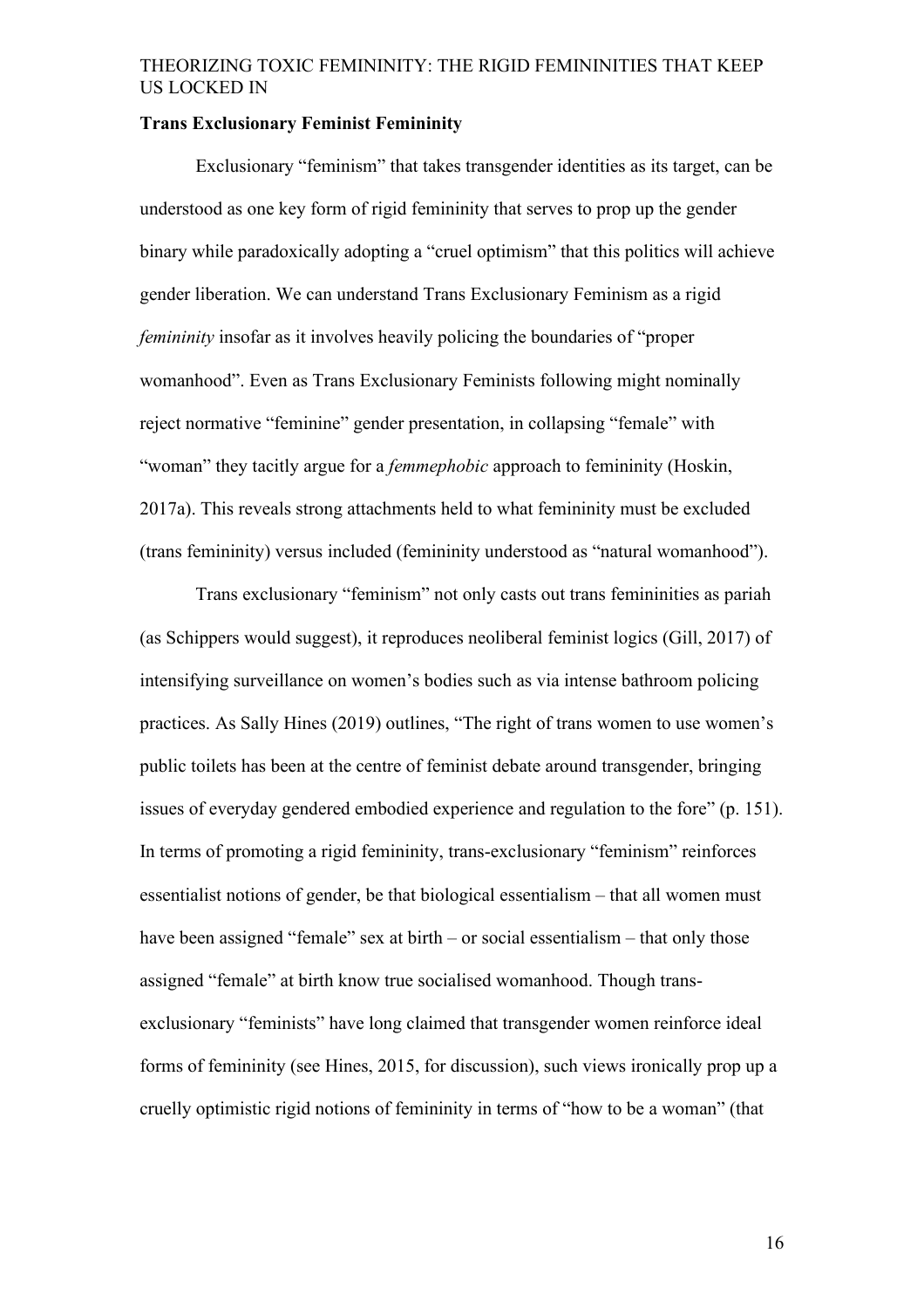is, as cisgender), undermining the ability to subvert or dismantle the gender binary, instead helping to maintain rigid notions of gender and femininity.

#### **Entrepreneurial Feminist Femininity**

A second form of rigid femininity aligns with what has discussed by others in terms of "lean in" feminism (Kennedy, 2018), neoliberal feminism (Rottenberg, 2013), postfeminist sensibility (Gill, 2007; Gill, 2017), and right-wing feminism (Farris & Rottenberg, 2017). This form of "feminist" femininity demonstrates cruel optimism in the Berlantian sense, that is, it serves to prop up nationalist imaginaries (such as the "American dream") that maintain the existing capitalist class structure even as it purports to challenge the gendered "glass ceiling". Entrepreneurial feminist femininity is hegemonic in Schippers' terms insofar as it casts out as pariah those femininities that do not align to neoliberal structures (such as those who may rely on welfare), championing a form of neoliberal feminism built on "relentless individualism" (Gill 2017, p. 609).

Frequently this approach to femininity is analysed in terms of the normatively feminine self-presentation embodied by those women who are "leaning in". For example, Angela McRobbie (2009) dubs what I am describing as entrepreneurial feminist femininity, as the "post-feminist masquerade" which involves "a re-ordering of femininity so that old-fashioned styles (rules about hats, bags, shoes, etc.), which signal submission to some invisible authority…are reinstated" (p. 66). However, as Hannah McCann (2018) argues, McRobbie's and similar analyses inadvertently centre on the body, such that roles and orientations are collapsed into styles and ways of looking. Following this, we might consider how the most important aspect of entrepreneurial feminist femininity is *not* what it "looks" like, but rather, the politics championed by this approach. This form of femininity is fundamentally rigid as it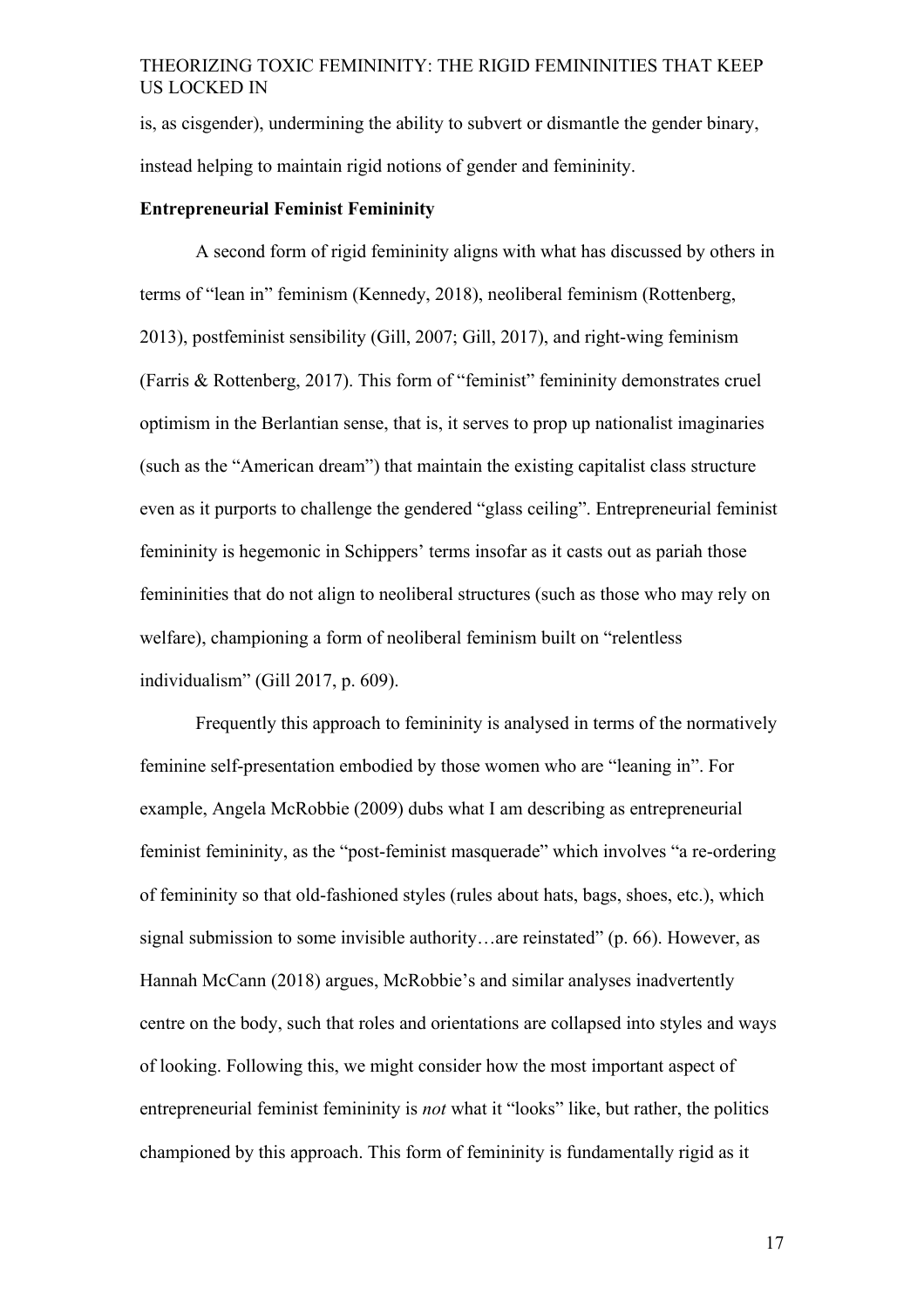fails to engage with questioning the gender binary whatsoever – instead assuming the naturalness of the binary as a starting point for advocating for entrepreneurialism within the existing class and gender structure. Above all else, entrepreneurial feminist femininity reveals an attachment to the structure as it is, and merely learning how to succeed within it (whatever that may "look" like), that ultimately maintains the status quo.

#### **The Cult of Natural Femininity**

However, turning more directly to questions of embodiment, third, we can also understand claims to "natural beauty" as a form of rigid femininity that ultimately underpins the hegemonic gender structure. While hyper-feminine styles cannot help but reveal the performativity of gender, by contrast "natural beauty" insidiously poses as a remedy to gender normative regimes while masking its own normative operation (McCann, 2015). Closely related to trans exclusionary feminist femininity, this form promotes the notion that socialised femininity can be stripped bare to reveal a true gendered self-underneath. As Debra Ferreday (2007) compellingly points out, such views see femininity "…as something that is superimposed on some mystical 'authentic' self which cries out to be liberated from the artificially imposed constraints of high heels, makeup and restrictive clothing" (p. 6).

This form of femininity operates as hegemonic in Schippers' terms, casting hyper-feminine styles (which are often highly raced and classed) out as pariah. It also promotes neoliberal sensibilities of "intense surveillance of women's bodies" (Gill, 2017, p. 609), in order to achieve "authenticity" via fitness, skin care, self-love and other activities that broadly fall under achieving "wellness". This form of femininity reveals rigid attachments to the idea of a "natural" gender binary, a cruel optimism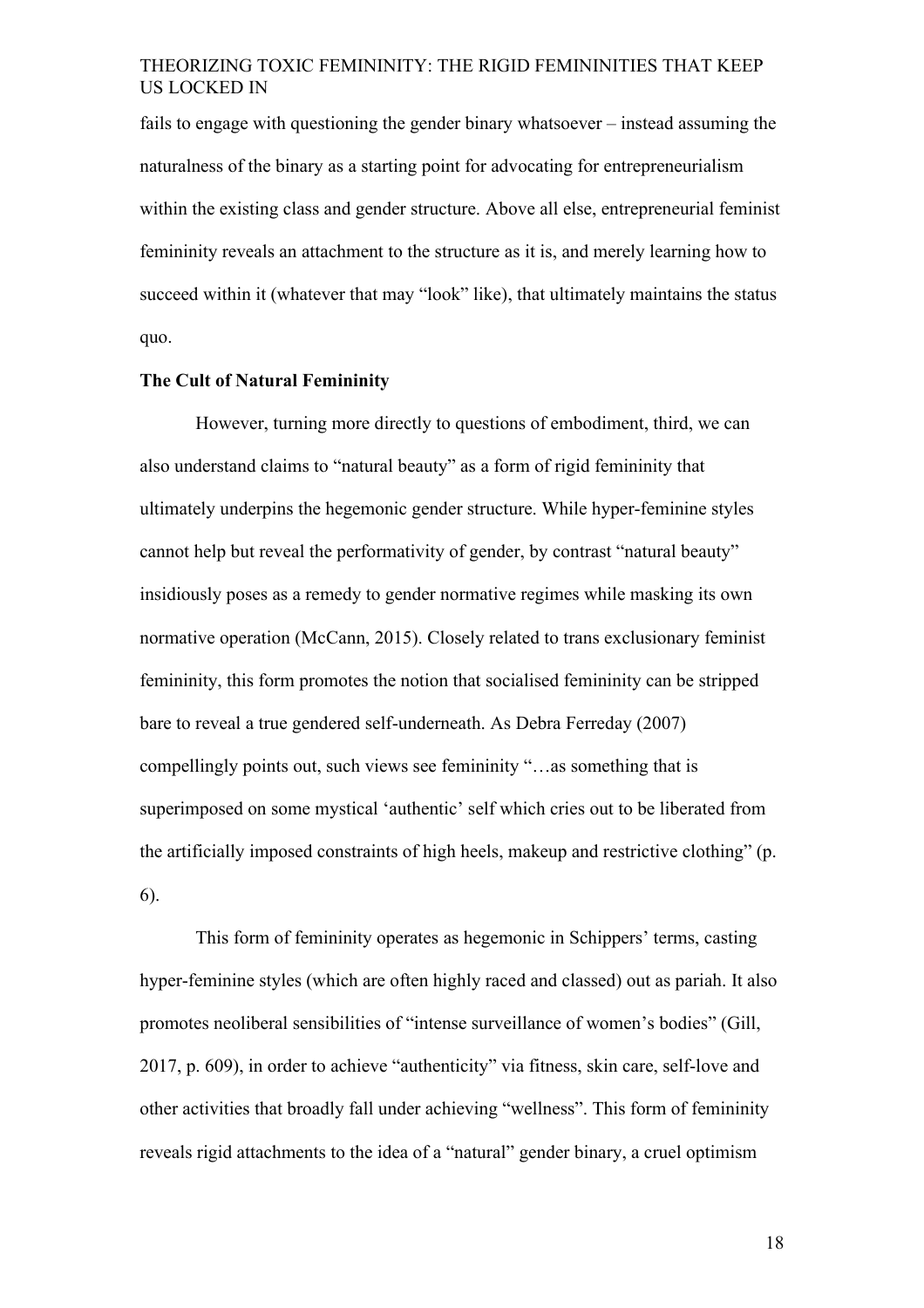that replaces one set of gendered expectations (beauty ideals) with another (natural femininity).

#### **Compulsorily Heterosexual Femininity**

Fourth, we might turn to those forms of femininity that strictly reinforce compulsory heterosexuality, such that notions of "proper womanhood" are equated with femininity that is compulsorily heterosexual. This does not refer to individual (hetero)sexual orientation, so much as those political forms of femininity that actively promote heterosexuality as morally "right", and mandatory in Adrienne Rich's (1980) original sense. Compulsorily heterosexual femininity rigidly adheres to the heterosexual matrix that fundamentally underpins the gender binary (Butler, 1990). That is, it reinforces the coherence between female assigned sex, womanhood, femininity, and heterosexual attraction to men.

This rigid attachment to femininity as heterosexual is found in both religious and secular contexts, and brought to the fore during public debates over sexuality, such as in marriage equality campaigns. Often in these campaigns the figure of the heterosexual mother figure is deployed as moral arbiter – whether that be to denounce "same sex" marriage or to permit it (Thomas, McCann & Fela, 2019). Here, even where "same sex" marriage is granted permissibility, where the heterosexual mother figure "endorses" it, it must be enrolled/assimilated into a fundamentally heterosexual nuclear model. In these campaigns queer femininities remain largely invisible in favour of cisgender gay masculinities, with the spectre of the feminist lesbian (who may question the institution of marriage) decidedly cast out as pariah.

## **Neo-Colonial Femininity**

Last, but certainly not least, we can understand how forms of femininity which cling to and support white supremacist colonial fantasies operate to rigidly and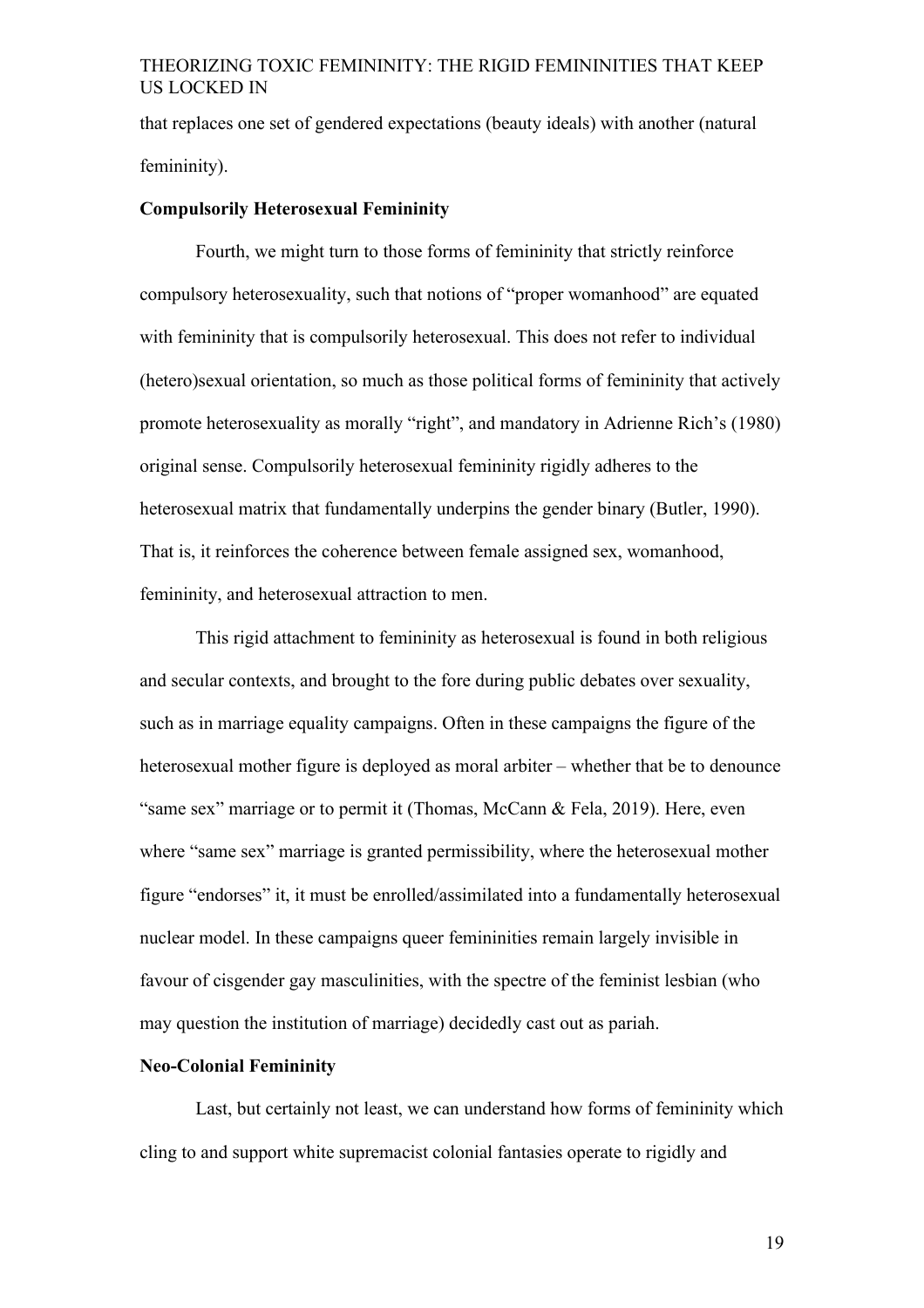toxically cling to Western conceptions of the gender binary. The toxicity of this form of femininity is best understood in localized contexts, in relation to specific histories of (ongoing) colonization. For example, considering an Australian context we can understand how it was "founded" by European settlers on white supremacy, as Luke Pearson (2019) writes this legacy continues:

Beginning with the invasion, dispossession and regulation of Indigenous peoples, continuing with the White Australia Policy, and remaining with us today, often under the guise of 'protecting our way of life', promoting 'Australian values', 'stopping the boats', and celebrating 'Western civilisation.' (n.p.)

Neo-colonial femininity reinforces this project via a distinctly gendered lens. For example, this is expressed in the image of conservative "One Nation" politician Pauline Hanson posing as a mother washing Australian flags – an advert for keeping the current Australia Day date (known instead to Indigenous advocates as "Invasion Day"). Similarly, we see this politics expressed by Australian TV personality Kerri-Anne Kennerley stating hyperbolic views on men's violence in Indigenous communities, and claiming victim status after being called a racist by her co-presenter Yumi Stynes (McQuire, 2019).

This form of rigid femininity is both hegemonic in Schippers' sense, casting out anti-colonial activist femininities as pariah, and reveals a strong attachment to maintaining hegemonic Western neoliberal values of individualism under a broader rubric of Nationalist identity. Further, in adopting and championing a Western ontological framework, notions of gender that do not align with a male/female binary remain invisible, and indeed are marked as dangerous. This typology, which calls attention to the alignment between certain forms of femininity and neo-colonial projects might provide a valuable place for engaging with one intersection of race and gender that goes beyond the abundance of critiques of "white feminism" currently on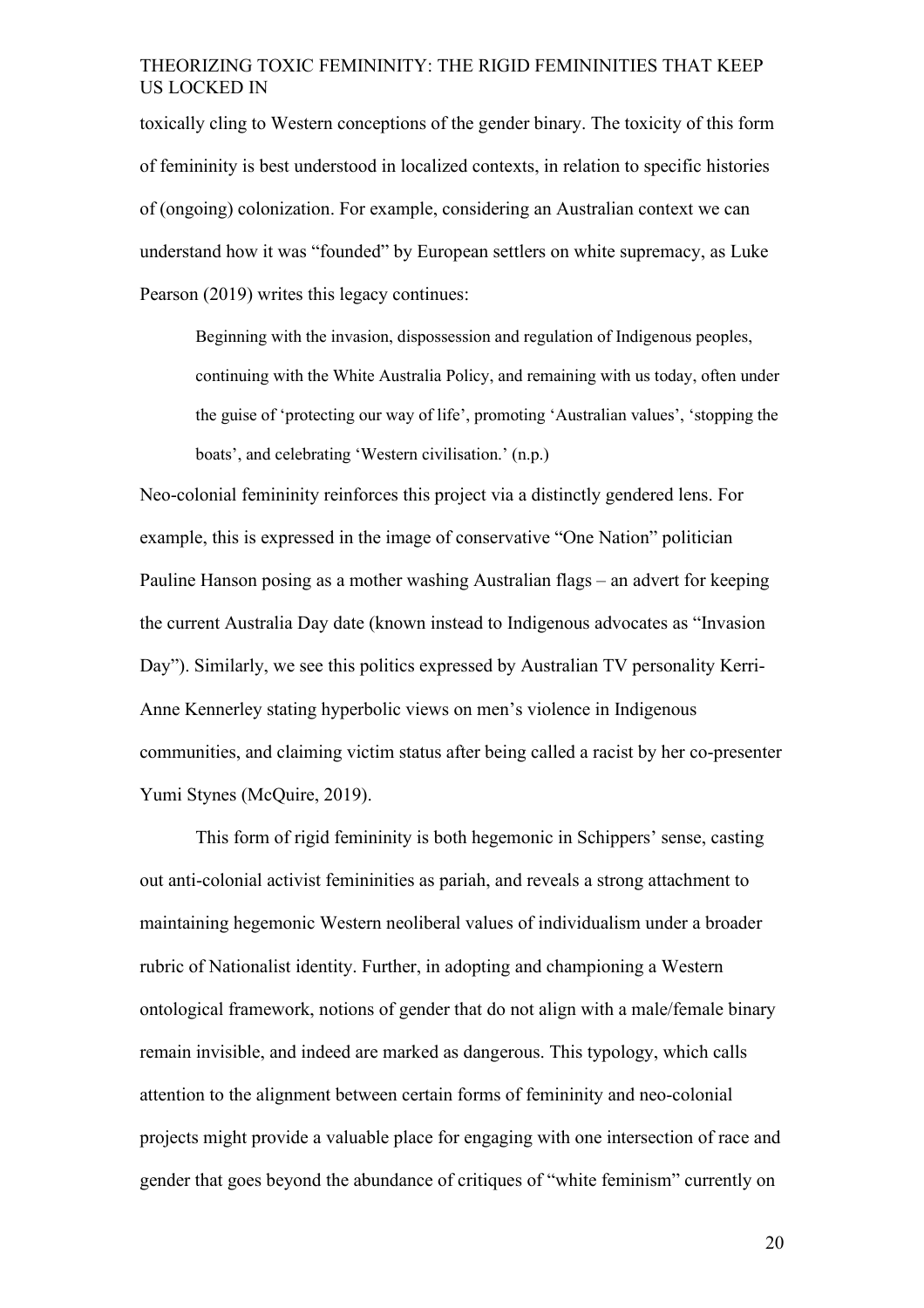offer. As Akane Kanai (2019) suggests, simple disavowals of "white feminism" (often adopted by white feminists) are readily absorbed into neoliberal regimes of selfregulation (the need to mark oneself as an "intersectional feminist"). Instead, neocolonial femininity calls on us to attend to how particular white supremacist femininities operate within a broader settler-colonial landscape.

#### **Conclusion**

Taking into account the five typologies of rigid femininity offered here, we circle back to Gilmore's (2018) invocation of toxic femininity as the "gender roles that damage all of us" (n.p.). However, we extend this beyond "roles", to understand the rigid and "toxic" attachments that maintain

emphasized/hegemonic/normative/patriarchal models of femininity at various intersections of gender, class, the body, sexuality, and race. Crucially to note, the typologies offered here are not exhaustive, but rather serve as a starting point for thinking about the way that certain political approaches to femininity police the boundaries of appropriate femininity not only via casting certain forms out (pariah femininities/femmephobia), but through the positive yet "toxic" attachments that they champion. Importantly, while examining rigid femininities at various intersections reveals certain "toxic" attachments, this is less about individual forms/expressions of femininity than it is about positively reinforcing *structures* of gender. It is hoped that this theorization of "rigid femininities" not only helps to address the question of what might be "toxic" about certain forms of femininity, but may also provide a fruitful approach for those seeking to rethink "toxic masculinity".

As I have outlined in this paper, we must take care in using the terminology of toxic femininity. Instead, we might consider the productive ways that scholars have already theorized femininity, and extending these through considering what is "toxic"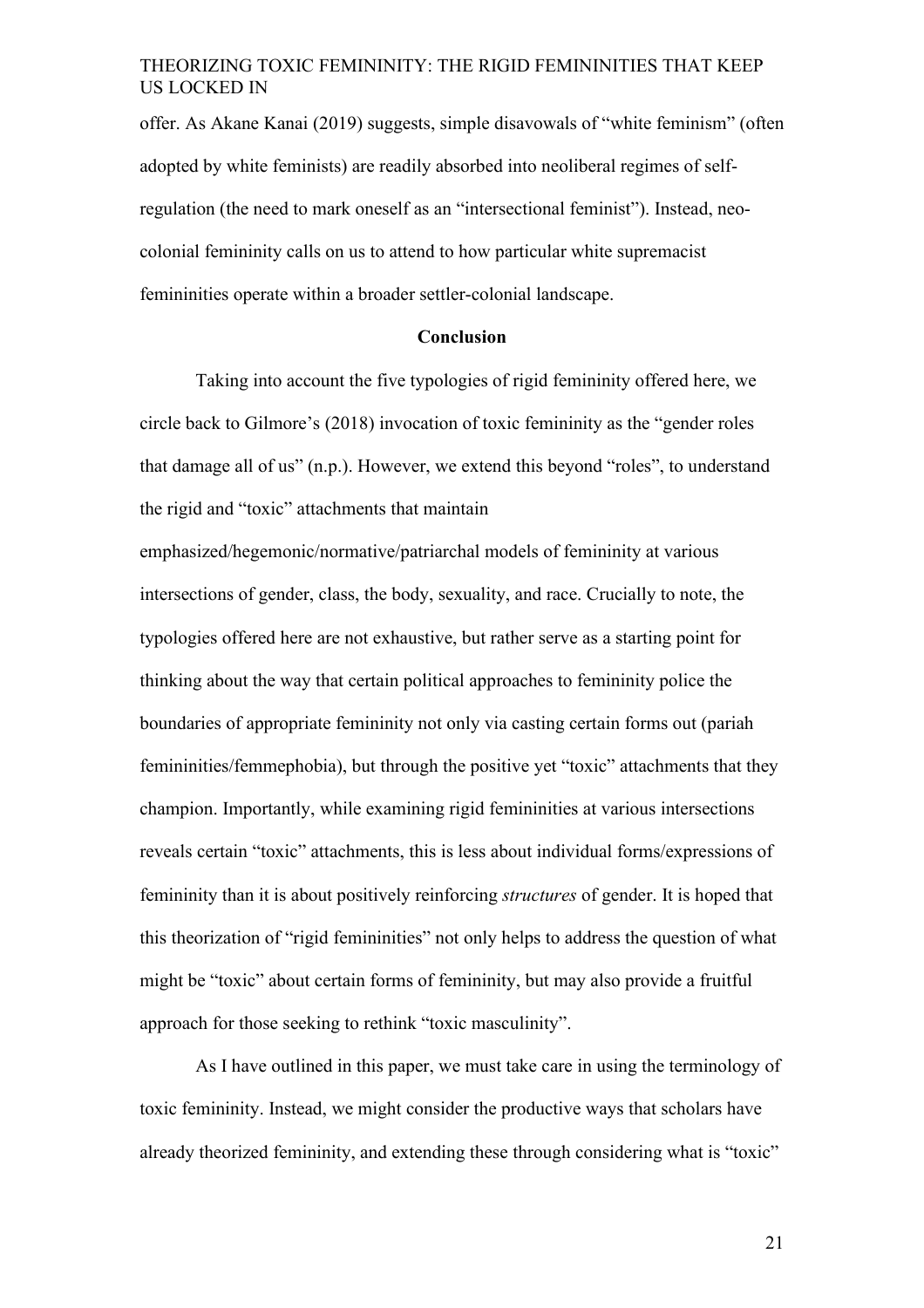about certain approaches to femininity. Extending these conceptualizations via Berlant's cruel optimism brings us to the question of what keeps us locked in the toxic logic of the gendered present. Unpacking various rigid femininities offers a powerful way to understand how some approaches to gender keep us locked in a toxic system.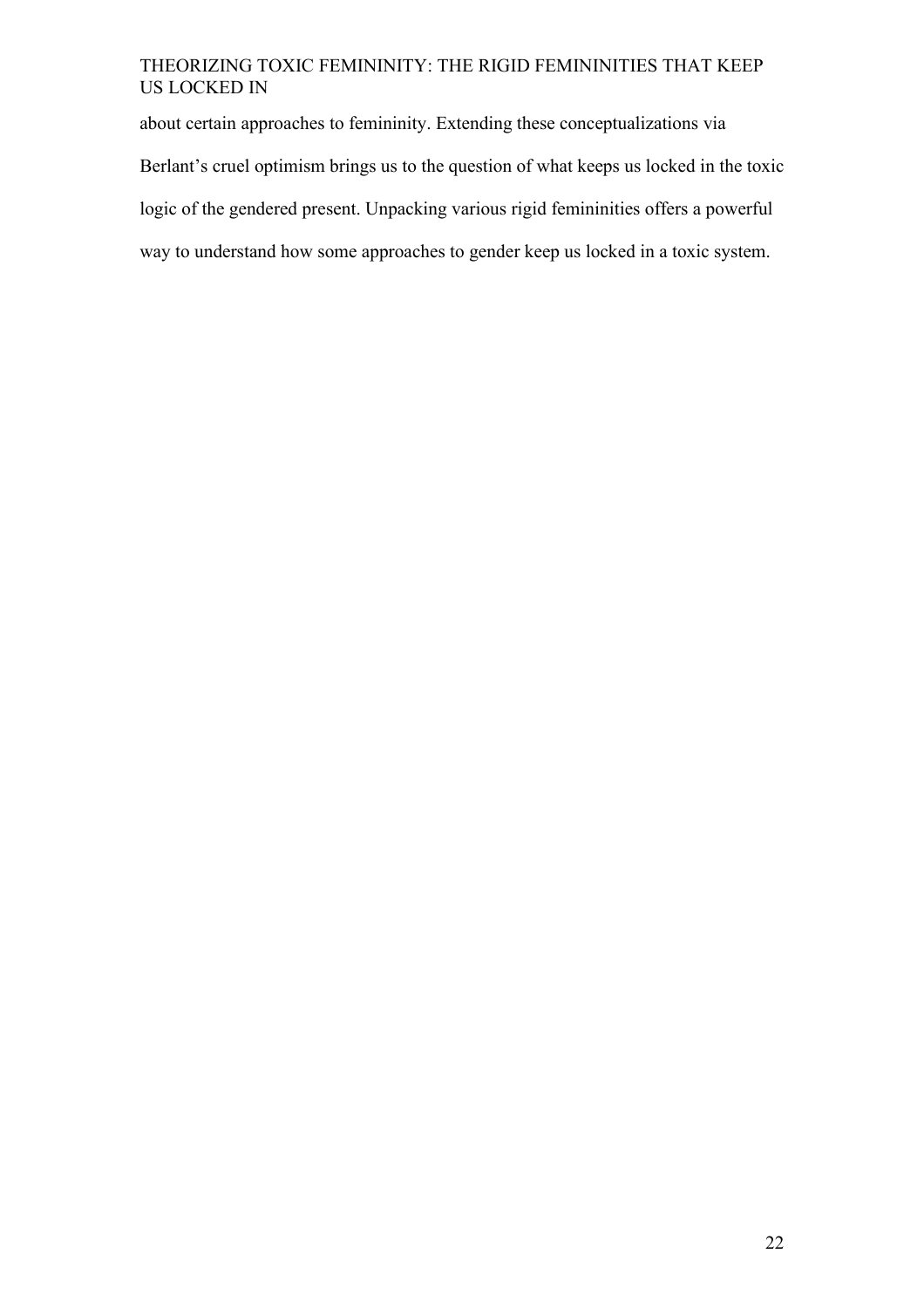#### References

Anthony, K. (2018). Is "Toxic Femininity" A Thing? *BUST*. Retrieved October 17, 2019, from https://bust.com/feminism/195520-toxicfemininity.html.

Berlant, L. (2011). *Cruel Optimism*, Durham: Duke University Press.

- Blair, K. L. & Hoskin, R. A. (2015). Experiences of femme identity: coming out, invisibility and femmephobia. *Psychology & Sexuality*, 6(3), 229–244.
- Blair, K. L. & Hoskin, R. A. (2016). Contemporary understandings of femme identities and related experiences of discrimination. *Psychology & Sexuality*, 7(2), 101–115.
- Boyle, L. (2005). Flexing the Tensions of Female Muscularity: How Female Bodybuilders Negotiate Normative Femininity in Competitive Bodybuilding. *Women's Studies Quarterly*, 33(1/2), 134-149.
- Butler, J. (1990). *Gender Trouble: Feminism and the Subversion of Identity*, New York: Routledge.
- Budgeon, S. (2014). The Dynamics of Gender Hegemony: Femininities, Masculinities and Social Change. *Sociology*, 48(2), 317–334.
- Connell, R. (1987). *Gender and Power: Society, the Person and Sexual Politics*, Sydney: Allen & Unwin.

Connell, R., & Messerschmidt, J. (2005). Hegemonic Masculinity: Rethinking the Concept. *Gender & Society*, 19(6), 829-859.

Crenshaw, K. (1989). Demarginalizing the Intersection of Race and Sex: A Black Feminist Critique of Antidiscrimination Doctrine, Feminist Theory and Antiracist Politics. *University of Chicago Legal Forum*, 1(8), 139–68.

Darwin, H. (2017). The pariah femininity hierarchy: comparing white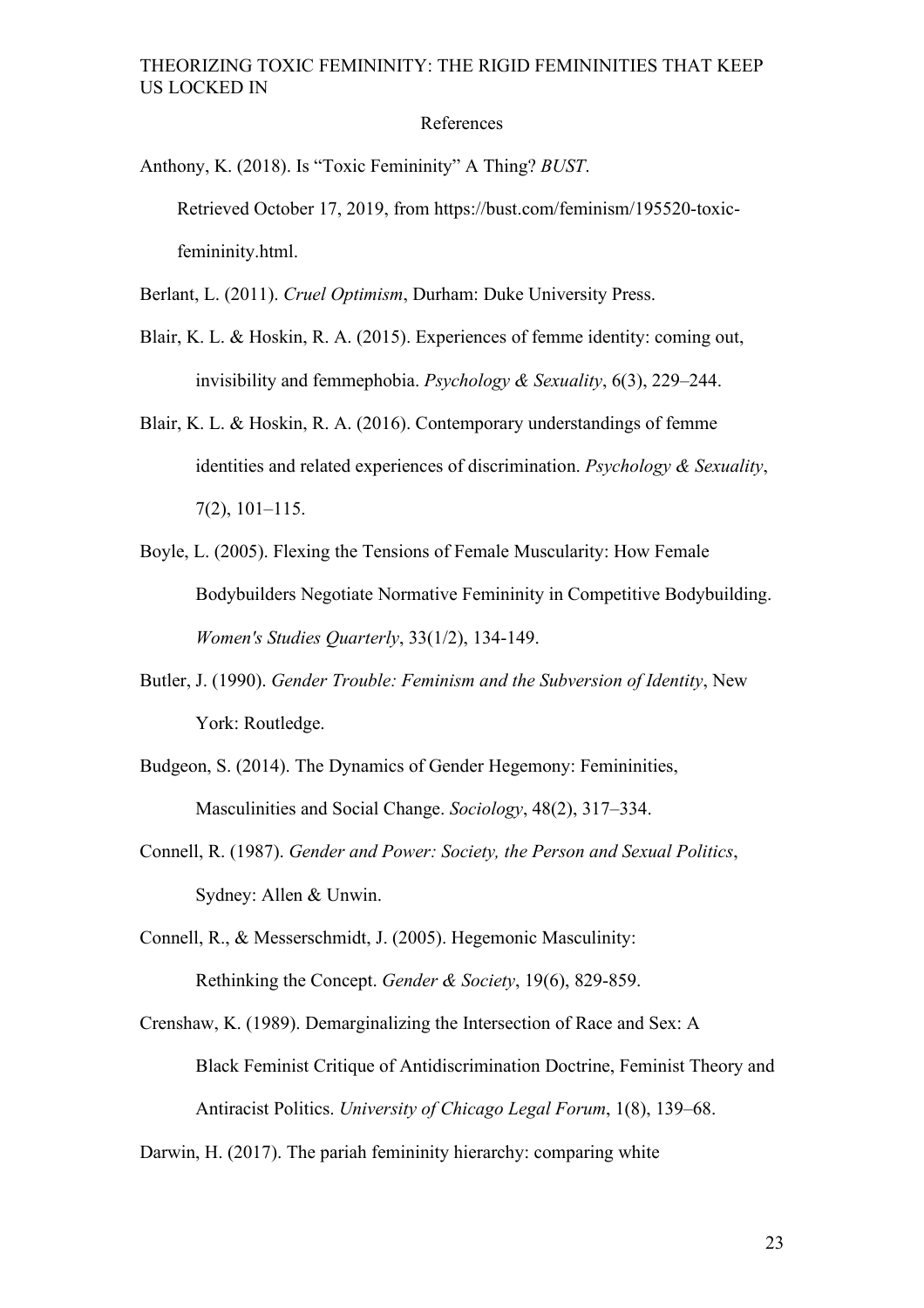women's body hair and fat stigmas in the United States. *Gender, Place & Culture*, 24(1), 135-146.

Daum, M. (2018). #MeToo Will Not Survive Unless We Recognize Toxic Femininity. *Medium*. Retrieved September 7, 2019, from https://medium.com/@mdaum213/metoo-will-not-survive-unless-werecognize-toxic-femininity-6e82704ee616.

- Deliovsky, K. (2008). Normative White Femininity: Race, Gender and the Politics of Beauty. *Atlantis*, 33(1), 49-59.
- Farris, S., & Rottenberg, C. (2017). Introduction: Righting Feminism. *New Formations*, 91, 5-15.
- Ferreday, D. (2007). Adapting Femininities: The New Burlesque. *M/C Journal*, 10(2).
- Gill, R. (2019). Three Gender Norms That Reinforce Toxic Masculinity. *Ms Magazine*. Retrieved October 20, 2019, from https://msmagazine.com/2019/09/26/three-gender-norms-that-reinforce-toxicmasculinity/.
- Gill, R. (2007). Postfeminist Media Culture: Elements of a Sensibility. *European Journal of Cultural Studies*, 10(2), 147–166.
- Gill, R. (2017). The affective, cultural and psychic life of postfeminism: A postfeminist sensibility 10 years on. *European Journal of Cultural Studies*, *20*(6), 606–626.
- Gilmore, J. (2018). How Toxic Femininity is Damaging Us. *The Sydney Morning Herald*. Retrieved September 7, 2019, from https://www.smh.com.au/lifestyle/life-and-relationships/how-toxicfemininity-is-damaging-us-20180517-p4zfvt.html.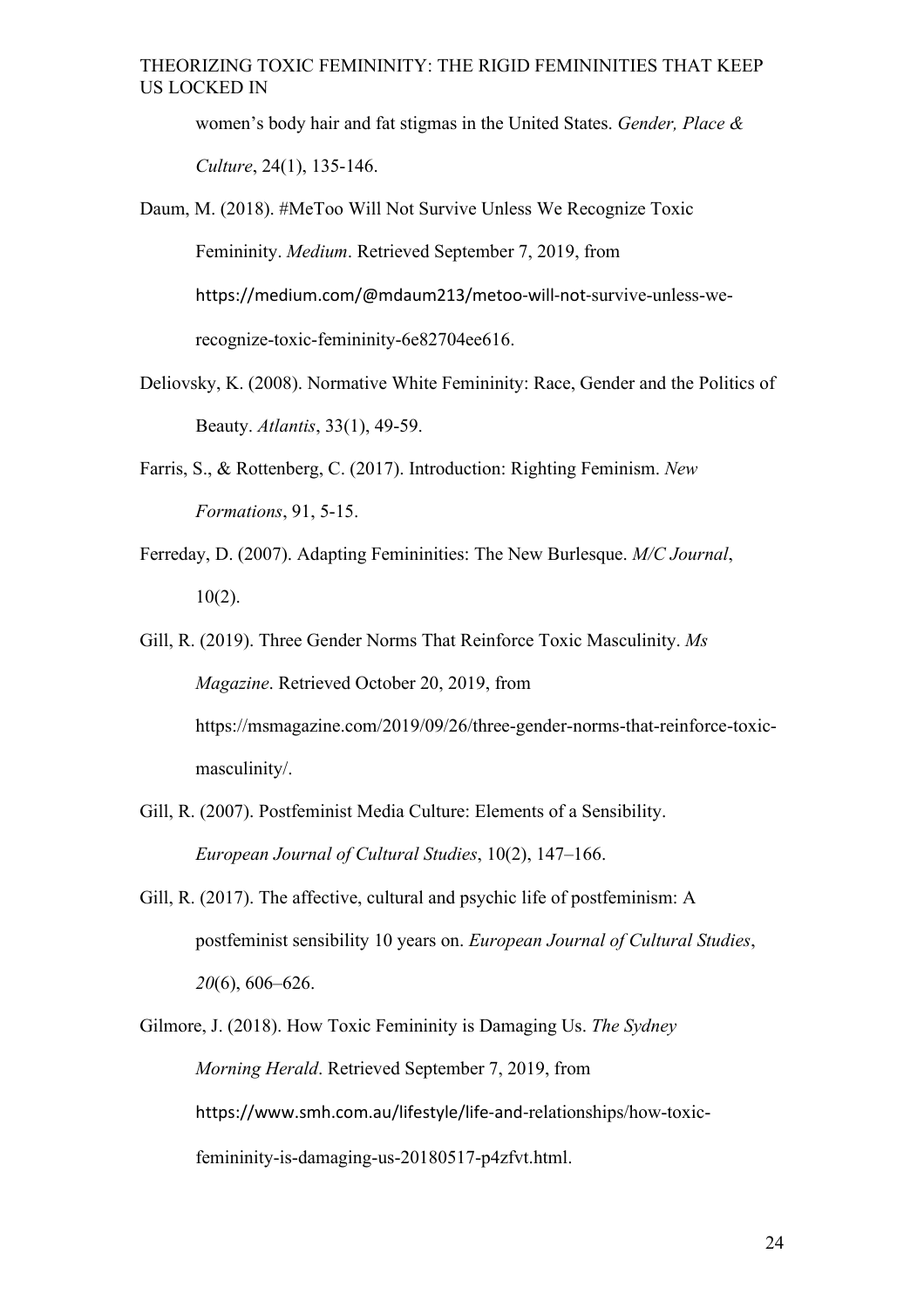- hooks, b. (2013). *Writing Beyond Race: Living Theory and Practice*, New York: Routledge.
- Hoskin, R. A. (2017a). Femme theory: Refocusing the intersectional lens*. Atlantis: Critical Studies in Gender, Culture & Social Justice*, 38(1), 95–109.
- Hoskin, R. A. (2017b). Femme interventions and the proper feminist subject: Critical approaches to decolonizing contemporary western feminist pedagogies. *Cogent Social Sciences*, 3(1), 1–17.
- Hines, S. (2015). Feminist Theories. In Victoria Robinson and Diane Richardson (Eds.), *Introducing Gender & Women's Studies* (23-39). London: Palgrave Macmillan.
- Hines, S. (2019). The Feminist Frontier: On Trans and Feminism. *Journal of Gender Studies*, 28(2), 145-157.
- Kanai, A. (2019). Between the perfect and the problematic: everyday femininities, popular feminism, and the negotiation of intersectionality. *Cultural Studies*, DOI: 10.1080/09502386.2018.1559869.
- Karner, T. (1996). Fathers, Sons, and Vietnam: Masculinity and Betrayal in the Life Narratives of Vietnam: Veterans with Post Traumatic Stress Disorder. *American Studies*, 37(1), 63-94.
- Kennedy T. A. (2018). Lean In and Tell Me a (True) Story: Sheryl Sandberg's Revision of Feminist History. In Delphine Letort and Benaouda Lebdai (Eds.), *Women Activists and Civil Rights Leaders in Auto/Biographical Literature and Films* (65-88), Cham, Switzerland: Palgrave Macmillan.
- Kirby, R. & Kirby, M. (2019). The Perils of Toxic Masculinity: Four Case Studies. *Trends in Urology and Men's Health*, 10(5), 18-20.

Kupers, T. A. (2005). Toxic Masculinity as a Barrier to Mental Health Treatment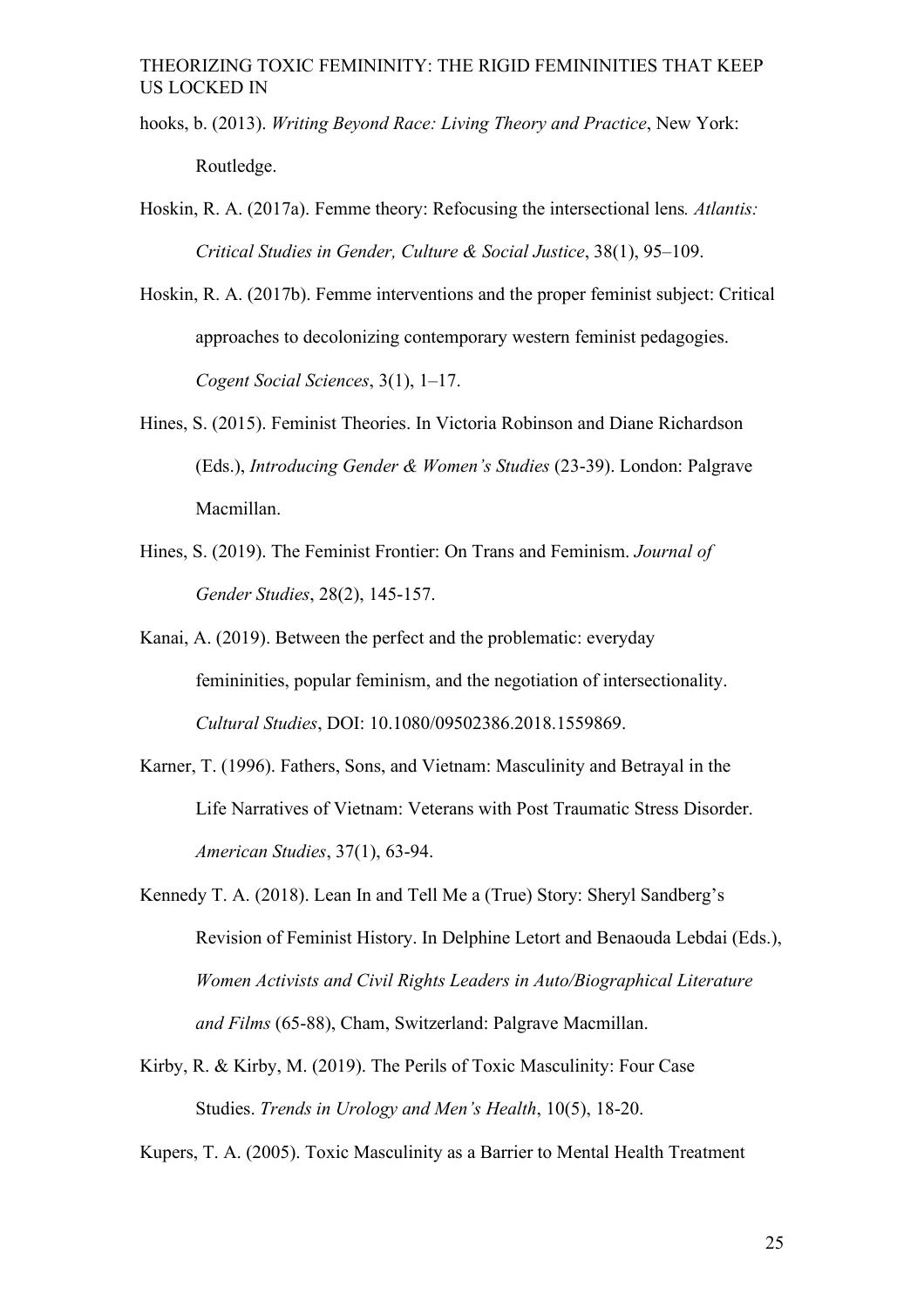in Prison. *Journal of Clinical Psychology,* 61(6), 713-724.

Launius, C., and Hassel, H. (2015). *Threshold Concepts in Women's and Gender Studies: Ways of Seeing, Thinking, and Knowing.* New York: Routledge.

- McCann, H. (2015). Pantomime Dames: Queer Femininity Versus 'Natural Beauty' in *Snog, Marry, Avoid*. *Australian Feminist Studies*, 30(85), 238–251.
- McCann, H. (2018). *Queering Femininity: Sexuality, Feminism and the Politics of Presentatio*n, London: Routledge.
- McQuire, A. (2019). Black and White Witness. Retrieved October 20, 2019, from *Meanjin*, https://meanjin.com.au/essays/black-and-white-witness/.
- McRobbie, A. (2009). *The Aftermath of Feminism: Gender, Culture and Social Change*, Los Angeles: SAGE.
- Milton, J. (2019). This man getting his haircut with an axe and a hammer is the dictionary definition of toxic masculinity. *PinkNews.* Retrieved October 20, 2019, from https://www.pinknews.co.uk/2019/10/17/toxic-masculinity-manhaircut-axe-hammer-twitter-viral-video/.
- Minick, J. (2018). Why Feminists Hate Toxic Femininity. *Intellectual Takeout.*  Retrieved October 17, 2019, from https://www.intellectualtakeout.org/article/why-feminists-hate-toxicfemininity.
- Pappas, S. (2019). APA issues first-ever guidelines for practice with men and Boys. *CE Corner*, 50(1). Retrieved October 20, 2019, from https://www.apa.org/monitor/2019/01/ce-corner .

Pearson, L. (2019). It's not a few bad apples, it is the whole damn tree.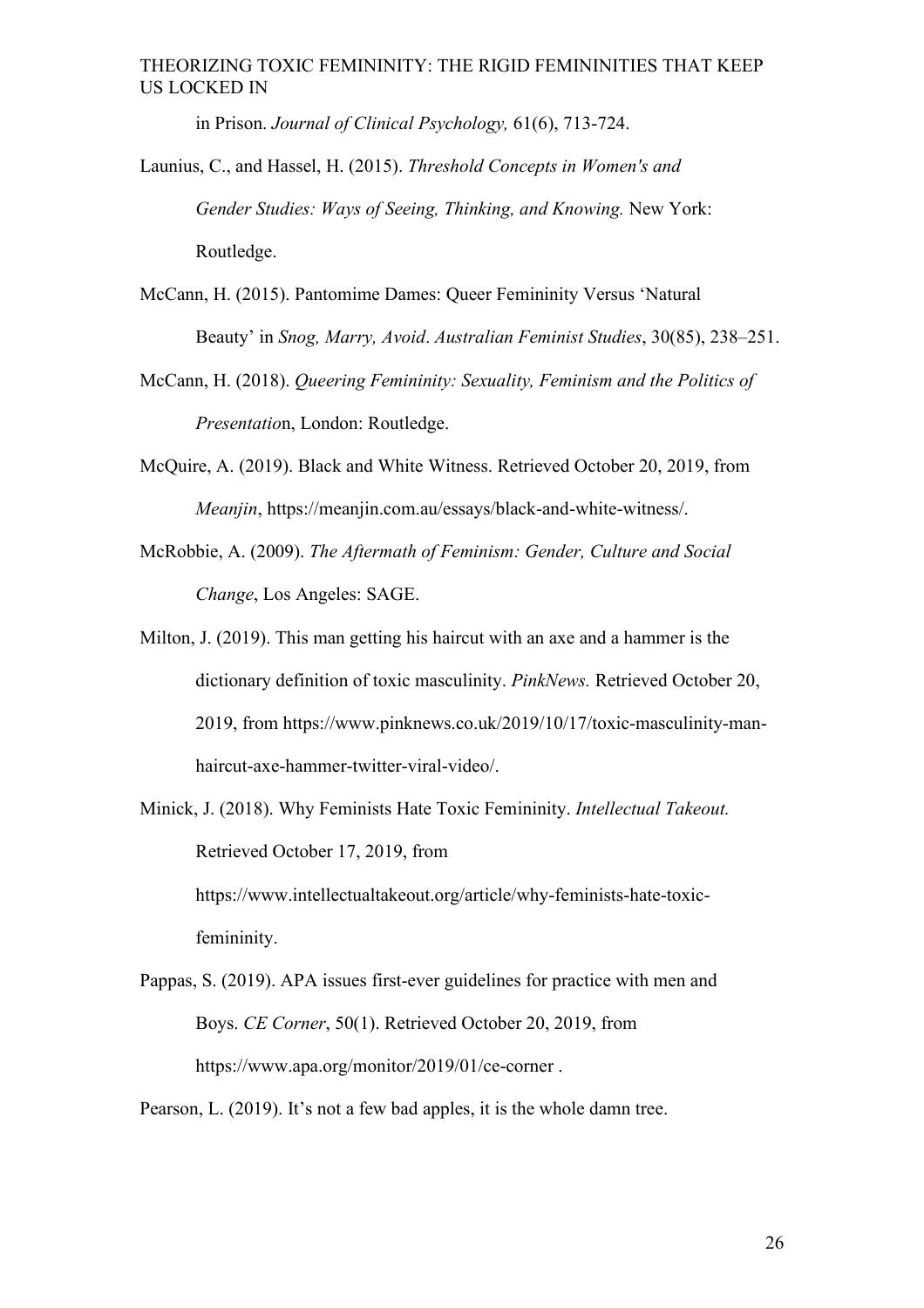*Indigenous X*. Retrieved October 20, 2019, from

https://indigenousx.com.au/its-not-a-few-bad-apples-it-is-the-whole-damntree/.

Projansky, S. (2001). *Watching Rape: Film and Television in Postfeminist Culture*, New York: New York University Press.

- Renold, E., & Ringrose, J. (2008). Regulation and rupture: Mapping tween and teenage girls' resistance to the heterosexual matrix. *Feminist Theory*, 9(3), 313–338.
- Rich, A. (1980). Compulsory Heterosexuality and Lesbian Existence. *Signs: Journal of Women in Culture and Society*, 5(4), 631–660.
- Rottenberg, C. (2014). The Rise of Neoliberal Feminism. *Cultural Studies,* 28(3), 418-437.
- Schippers, M. (2007). Recovering the feminine other: masculinity, femininity, and gender hegemony. *Theory and Society,* 36, 85–102.
- Snider, N. (2018). 'Why Didn't She Walk Away?' Silence, Complicity, and the Subtle Force of Toxic Femininity. *Contemporary Psychoanalysis*, 54(4), 763-777.
- Thomas, A., McCann, H., & Fela, G. (2019). 'In this house we believe in fairness and kindness': Post-liberation politics in Australia's samesex marriage postal survey. *Sexualities,* https://doi.org/10.1177/1363460719830347.
- Toerien, M. Wilkinson, S. & Choi, P. Y. L. (2005). Body Hair Removal: The 'Mundane' Production of Normative Femininity. *Sex Roles*, 52(5/6), 399-406
- Waling, A. (2019). Problematising 'Toxic' and 'Healthy' Masculinity for Addressing Gender. *Australian Feminist Studies,* DOI: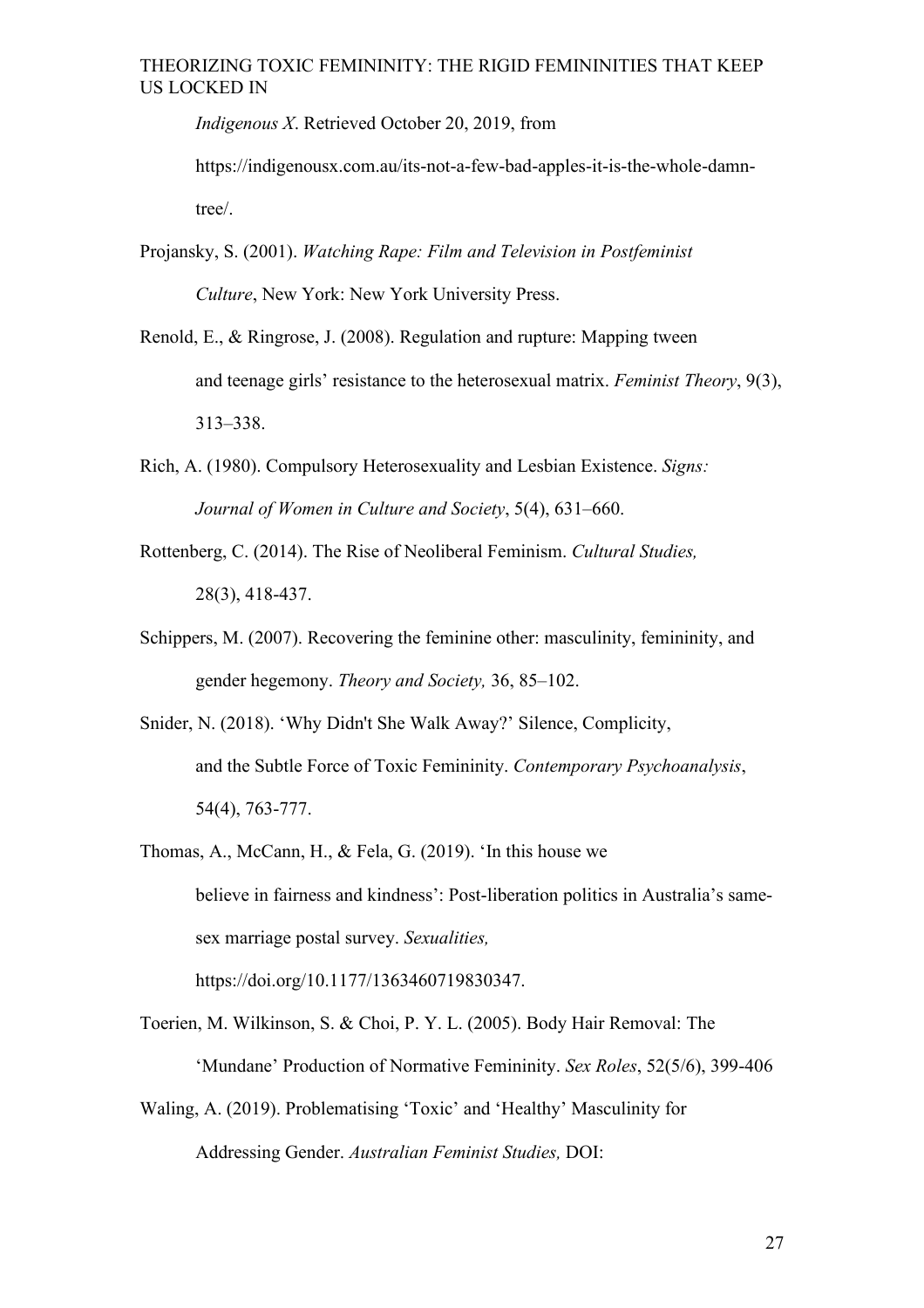10.1080/08164649.2019.1679021.

Walsh, L. (2019). How leaders like Boris Johnson took toxic masculinity in

politics to terrifying new heights. *Independent.* Retrieved October 20, 2019,

from https://www.independent.co.uk/voices/boris-johnson-brexit-politics-

toxic-masculinity-corbyn-eu-a9153081.html.